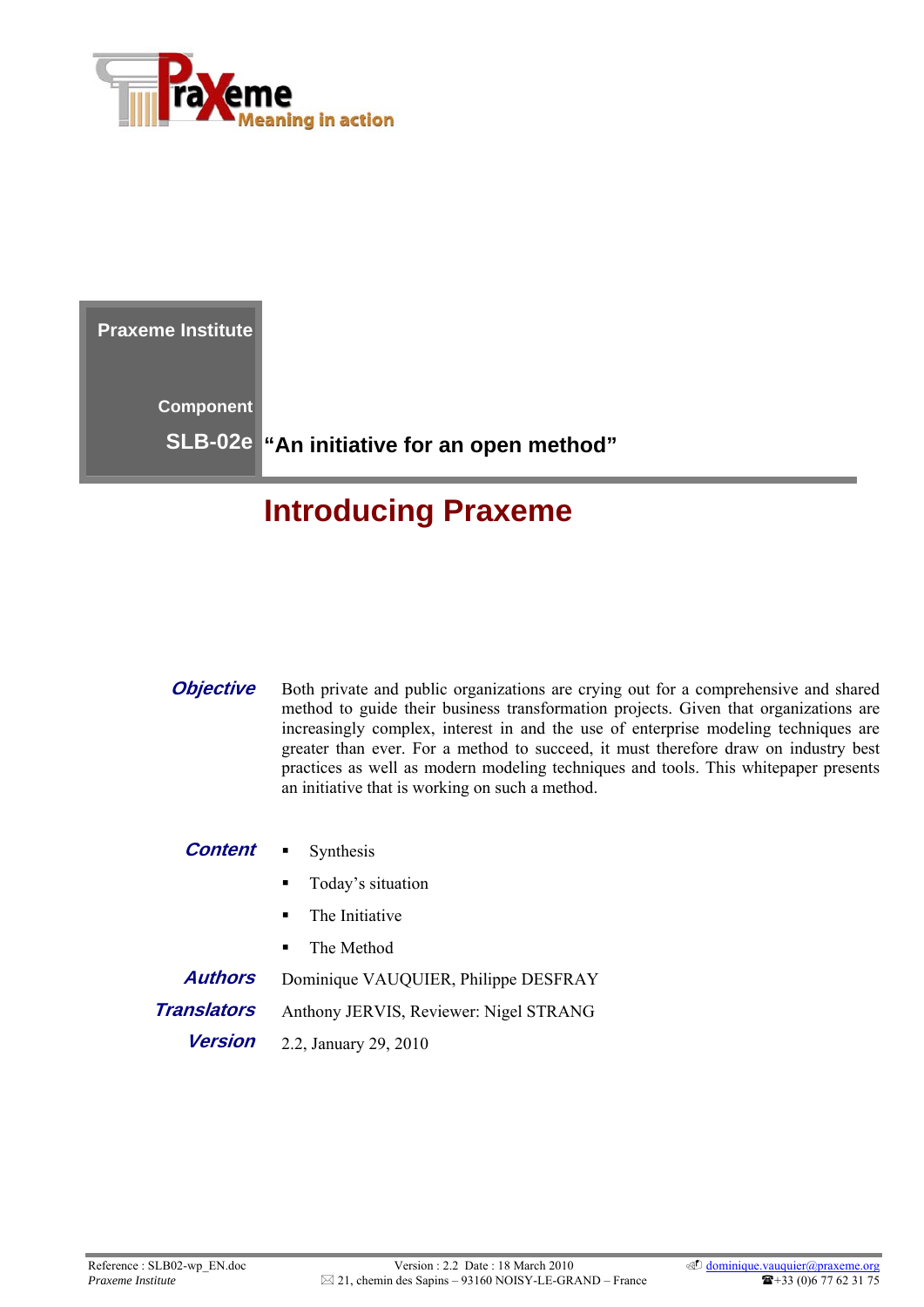<span id="page-1-0"></span>

# **Configuration elements**

#### **Availability**

This document is available on the Praxeme website and can be used if the conditions defined on the next page are respected. The sources (documents and figures) are available in the private space of the Praxeme Institute site.

**Revision History** The first version of this document was published in September 2004. It is quoted, as a reference document, in the statutes of the "Praxeme Institute" association.

| <b>Version</b> | <b>Date</b> | <b>Author</b> | <b>Comment</b>                                                                                                                                           |
|----------------|-------------|---------------|----------------------------------------------------------------------------------------------------------------------------------------------------------|
| $\mathbf 1$ .  | 2004        |               | The first French version of this document was published<br>in 2004.                                                                                      |
| 1.99           | 2006        |               | The translation used the original version in French:<br>v2.0, 14/06/2006.                                                                                |
| 2.1            | March 2009  | DVAU, AJER    | Changes of both texts (English and French) take into account<br>the progress made in the initiative, specially the creation of<br>the Praxeme Institute. |
| 2.2            | 18/03/2010  | <b>DVAU</b>   | Comment in the properties                                                                                                                                |
|                |             |               |                                                                                                                                                          |
|                |             |               | Current version of the document                                                                                                                          |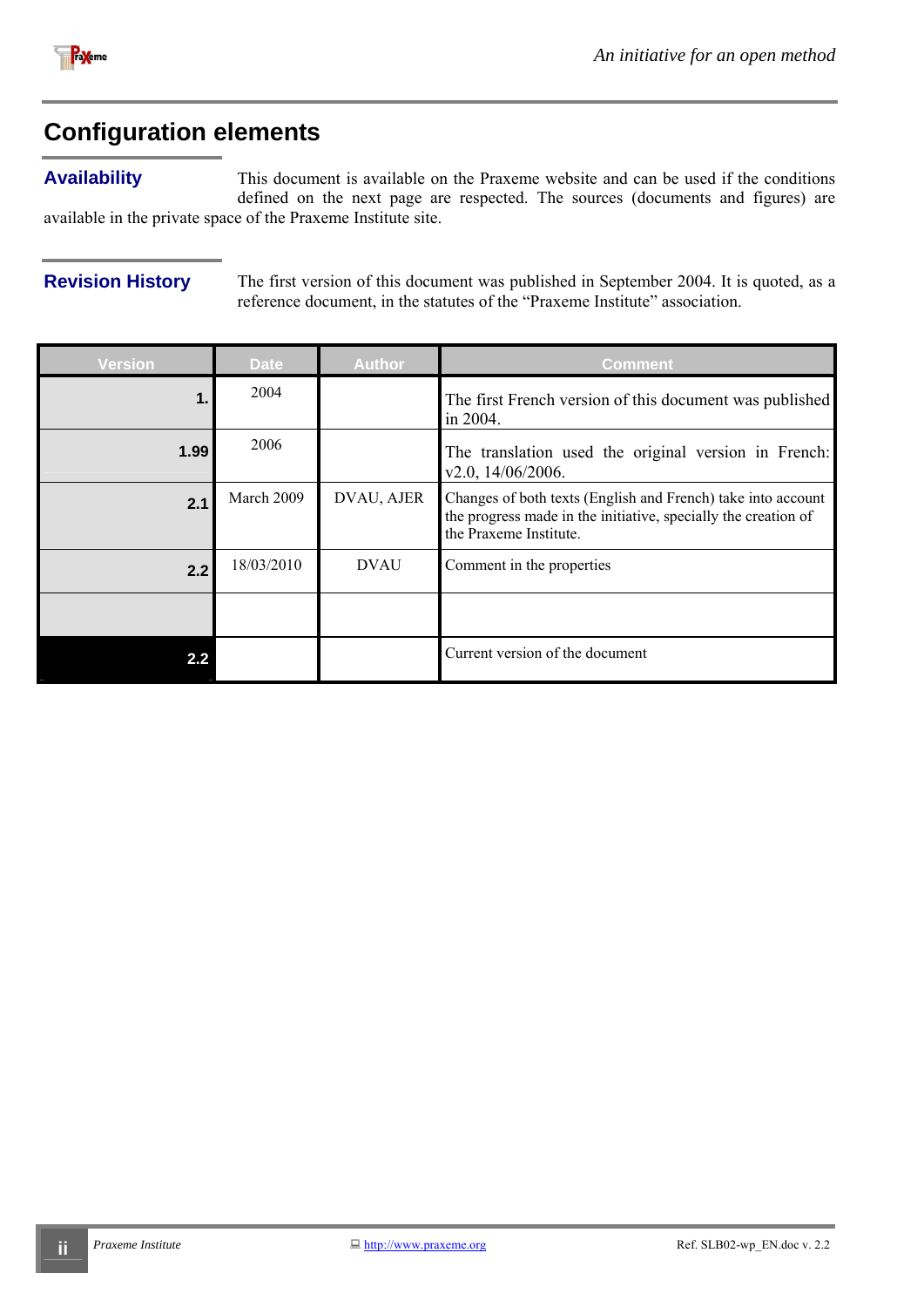

## <span id="page-2-0"></span>**License**

### **Conditions for using and distributing this material**

#### **Rights and responsibilities**

This document is protected by a « [Creative Commons »](http://creativecommons.org/) license, as described below. The term « creation » is applied to the document itself. The original author is:

- Dominique VAUQUIER, for the document;
- The association *Praxeme Institute*, for the entire Praxeme methodology.

We ask you to name one or the other, when you use a direct quotation or when you refer to the general principles of the Praxeme methodology.

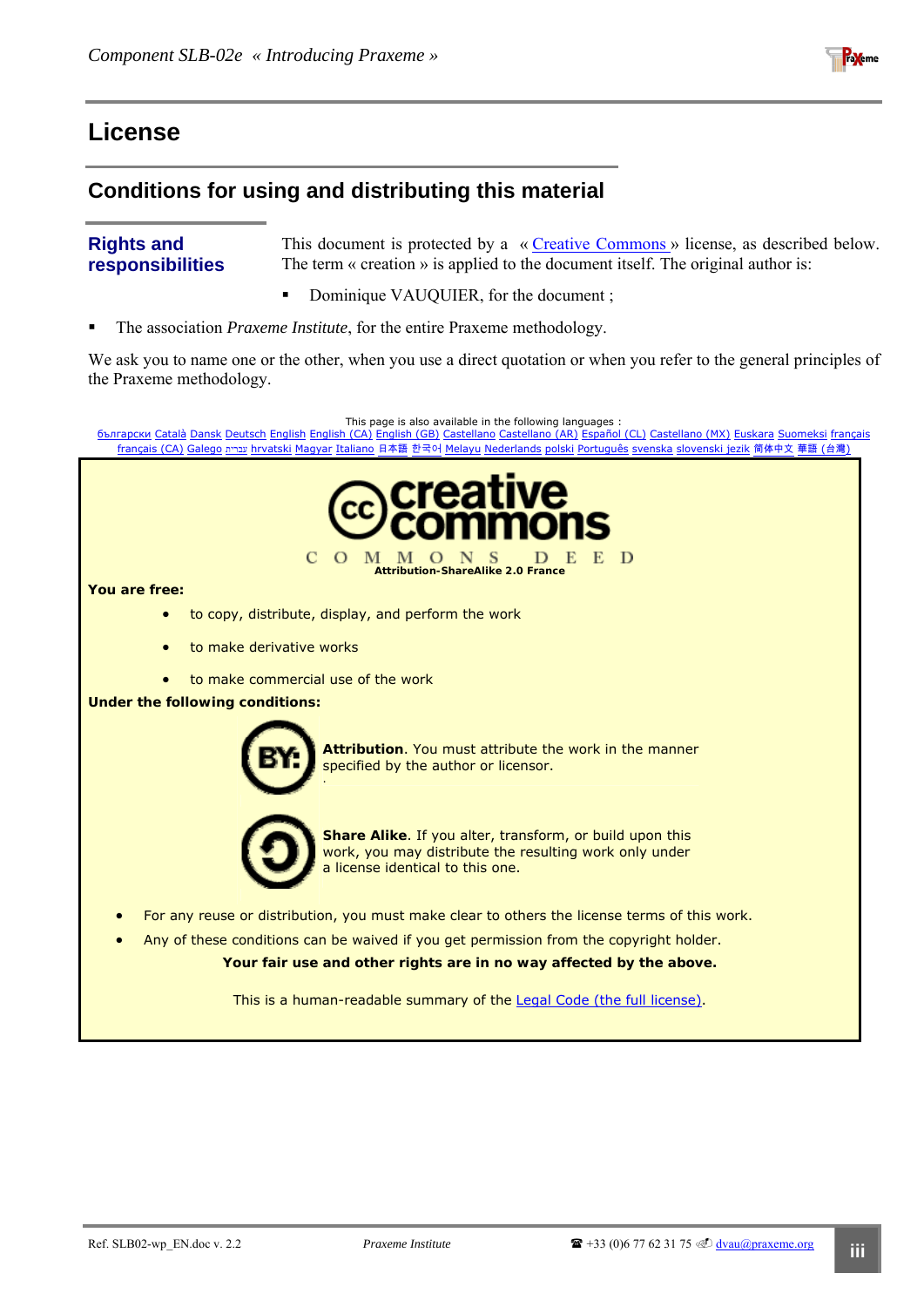

# **Content**

|                   | Conditions for using and distributing this material               | $\overline{111}$ |
|-------------------|-------------------------------------------------------------------|------------------|
|                   |                                                                   |                  |
|                   | The need for a reference method                                   | 5                |
|                   | A global methodology that aims to coordinate areas of expertise   | 5                |
|                   | An open initiative, on a stable core                              | 6                |
|                   | Involved parties                                                  | 6                |
|                   | For more information                                              | 6                |
| Today's situation |                                                                   |                  |
|                   | Lack of a method of reference                                     | 7                |
|                   | Impacts of under-modeling                                         | 8                |
|                   | Costs of under-modeling                                           | 9                |
|                   | Exploiting new contributions                                      | 10               |
|                   | The need for a common framework                                   | 11               |
| The Initiative    |                                                                   | 12               |
|                   | An open method                                                    | 12               |
|                   | The Organization of the Initiative                                | 13               |
| The Method        |                                                                   | 14               |
|                   | The theoretical basis                                             | 14               |
|                   | A multi-aspect approach                                           | 15               |
|                   | Definition of the aspects                                         | 16               |
|                   | Methodology driving action                                        | 17               |
|                   | Other structural notions                                          | 18               |
|                   |                                                                   | 19               |
|                   | Modeling techniques: tools                                        |                  |
|                   | Modeling techniques: philosophy                                   | 20               |
|                   | Modeling techniques: in practice                                  | 21               |
|                   | Structuring the methodological repository                         | 22               |
|                   | The "Product" dimension of the methodology                        | 23               |
|                   | The content of the methodology on the "Process" dimension         | 24               |
|                   | The content of the methodology on the "Procedure" dimension       | 25               |
|                   | Modeling for analysis and design                                  | 26               |
|                   | Positioning                                                       | 27               |
|                   | Conclusion: synthesis of what has been covered in this whitepaper | 30               |
| Appendices        |                                                                   | 31               |
|                   | The name of the method                                            | 31               |
|                   | The definition of Praxeme                                         | 31               |
|                   | For more information                                              | 32               |
|                   | Short Bibliography                                                | 33               |
|                   | The coverage of concerns                                          | 34               |
|                   | Glossary                                                          | 35               |
|                   |                                                                   | 38               |
|                   |                                                                   |                  |
|                   |                                                                   |                  |

**Epigraph** "*Theory without practice is useless; Practice without theory is blind.*" Emmanuel Kant

> "*And the secret of the whole method is such: find out carefully that which is the most absolute in all things*", Rene Descartes, Rules for the direction of the spirit (rule VI)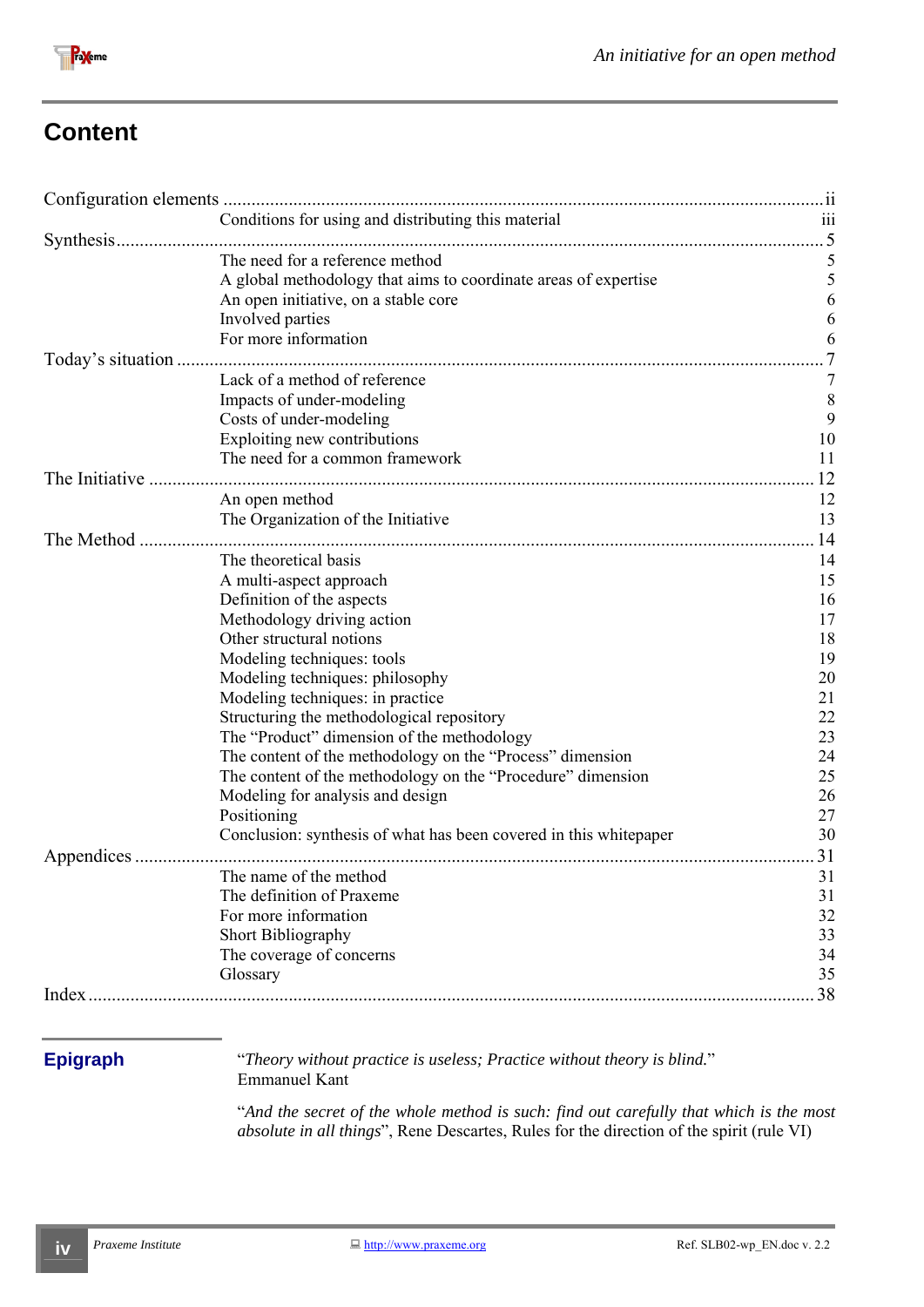

## <span id="page-4-1"></span><span id="page-4-0"></span>**Synthesis**

#### **The need for a reference method**

#### **Complex challenges**

Organizations constantly face challenges of variable dimensions. Globalization, for example, impacts modern organizations. In order to adapt, organizations need to operate in a permanent cycle of change whilst preserving the synergy that already

exists between its domains of expertise. Additionally the information system is at the heart of all organizations and information and telecommunication technologies should, therefore, be a mandatory feature of any business strategy.

#### **Restoring legibility**

This organizational & technological complexity is, however, very difficult to come to terms with. Managing such complexity and inventiveness needs collaboration between several domains of expertise, and yet, even within a given single domain cooperation remains limited due to the lack of common references or frameworks.

Traditional points of reference have fast become obsolete in light of the speed in which modern technologies have evolved over the past decade, generating a disconcerting unease for many on the way. In order to facilitate an organization's transformation, it is therefore necessary to have a modern reference method that is shared by a wide community.

### **A global methodology that aims to coordinate areas of expertise**

#### It is no longer sufficient to rely on any one of the specialized methodologies which cover only one aspect (e.g.: business process modeling, information technology, **Theoretical basis**

strategy consulting…) Overall control requires coordination and synergy between areas of expertise in order to align them with the objectives of the organization.

The "system topology" supplies such a reference framework. This framework positions the different aspects in the way that they should logically appear. This multi-aspect approach allows us to:

- Isolate and coordinate informational and decisional elements, both of which are distributed across the transformation chain (from strategy to technology);
- Define "who does what" (roles  $&$  responsibilities).

With such an ambition, the main concern is communication. How can the knowledge and its implied representations be integrated into an organization or its projects? What must be done to ensure that the participants understand each other and work together harmoniously? The importance of communication justifies the attention that is brought to modeling techniques and the value they represent in the methodology. **Techniques** 

The proposed method is based upon standards for representing business and systems which have been fine-tuned over recent years. However, it does not neglect the methodological heritage of past generations. The objective is to bring together the contributions & benefits of each and to provide a road map which guides us, in an intelligible way, through the different aspects.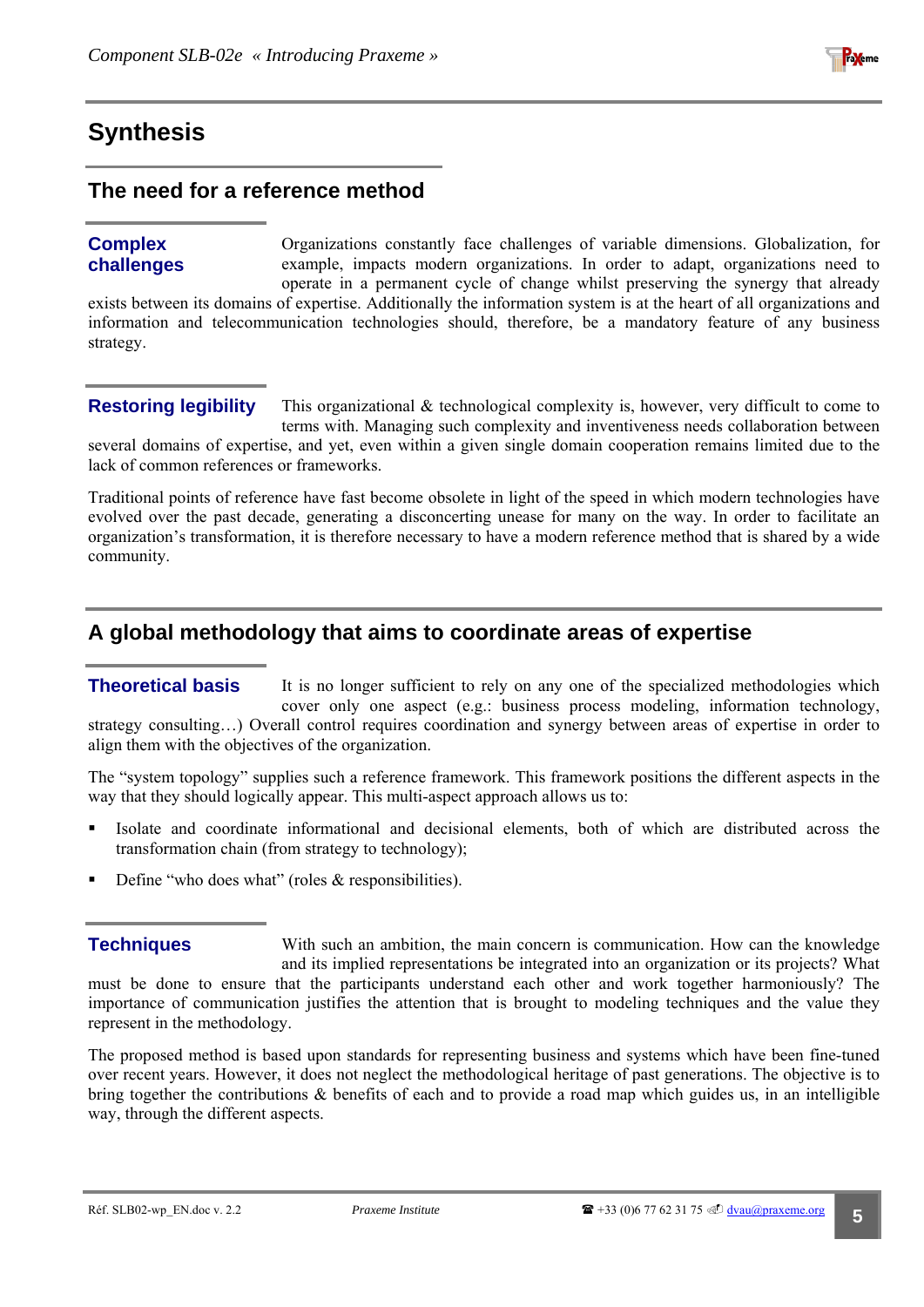<span id="page-5-0"></span>

## **Synthesis [\(cont.\)](#page-4-1)**

#### **An open initiative, on a stable core**

#### **Community approach**

The ambition is to develop an open method that is widely known and recognized. Starting from a defined structure, "Praxeme" must take into account the community's aspirations and integrate best practices where available. It is with this open mind that

the initiative is instigated.

#### **The rule**

In order to integrate the different contributions from the community in the most efficient possible way, it is necessary to have an initial methodological core. This core contains the general philosophy and governs how new elements are integrated.

The objective of this whitepaper is to establish the initial core which all Praxeme contributors agree to.

#### **Project organization**

"Praxime" is the name of the initiative, that is to say the project. The method is called "Praxeme"<sup>[1](#page-5-1)</sup>.

A non-profit association that complies with the 1901 French law was created and is called "Praxeme Institute". The Praxeme Institute is the trustee for all of the methodological assets, the guarantor of openness and the coordinator for any activity surrounding the conception and publication of the Praxeme methodology.

Existing methodological documentation is progressively being reviewed and published.

## **Involved parties**

The method covers traditional analysis and development type projects, strategic road maps and also permanent activities such as governance, infrastructure optimization and enterprise architecture. It addresses all project populations (business and IT) from those in steering committees to each individual project team member. The method, in particular, looks into helping the different populations work together, without inducing any loss of energy. **Field of study** 

**Audience** The current whitepaper addresses all who are confronted with the job of rethinking the way in which organizations function. It does not presuppose any specific technical expertise.

## **For more information**

Please refer to page [34](#page-34-1) for the glossary of terms used in this whitepaper.

Please refer to page [32](#page-31-1) for the bibliography.

<span id="page-5-1"></span><sup>&</sup>lt;sup>1</sup> The meaning behind the word is given on page 31.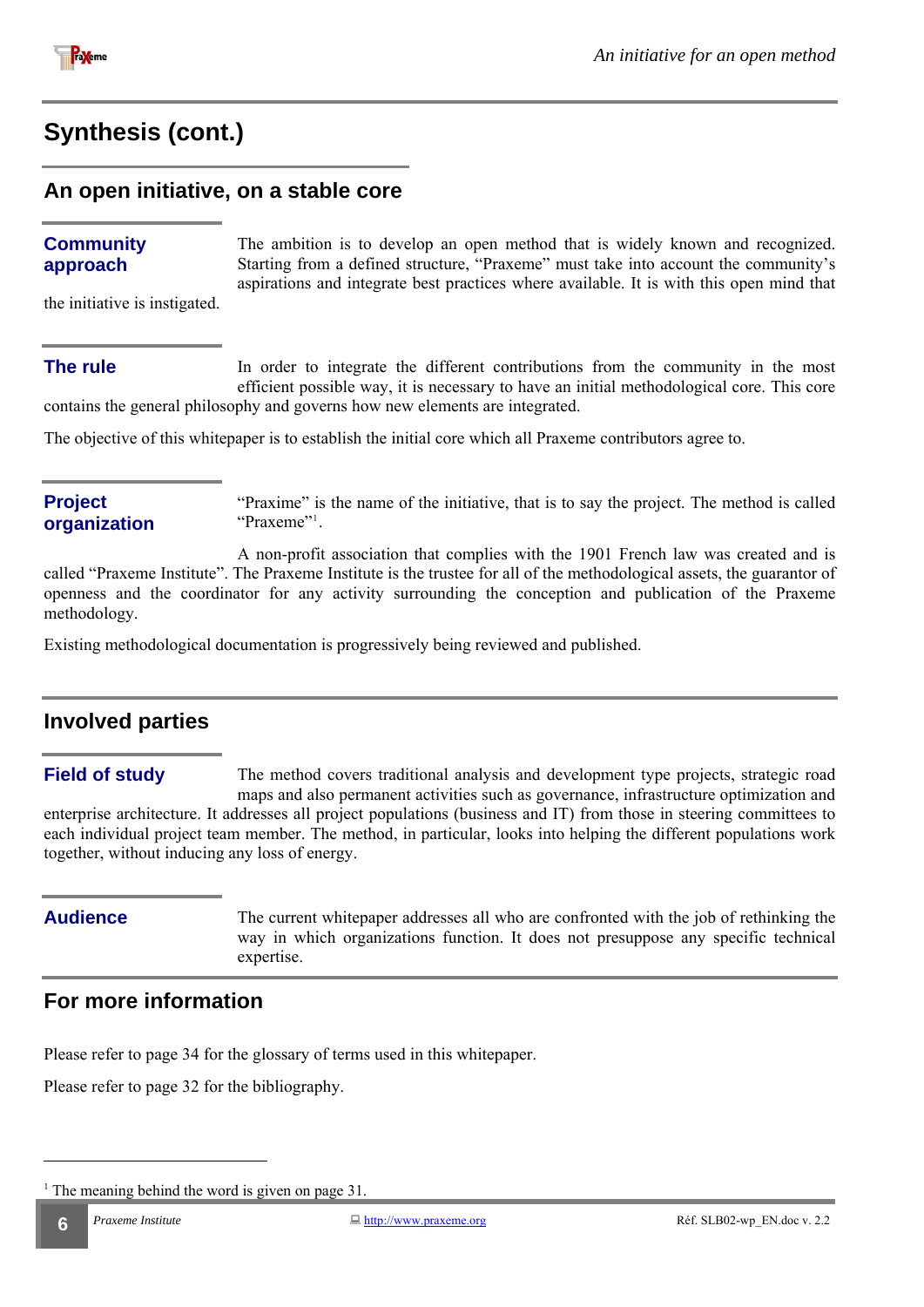## <span id="page-6-1"></span><span id="page-6-0"></span>**Today's situation**

#### **Lack of a method of reference**

#### The method applied by several generations of Modelers, for whom it was a reference, was called "Merise"; It was a method that began from an initiative of the French administration. Merise became obsolete with the appearance of new standards and **France in the 80s & 90s**

practices for the modern technologies of the last decade.

Concurrently, the SDM/S methodology was also considered an important framework for many French organizations. However, it was considered inflexible & too complex and eventually suffered the same fate.

#### **Methodological weaknesses**

Since the beginning of the IT-era, processes and methodologies have changed depending on the techniques in vogue: from a structured to a spontaneous approach, from Merise to Rapid Application Development (RAD) type approaches, from the

waterfall model to the V-model, from the Y-model to the spiral model, from a full-method approach to anti-method movements, from safe "ISO" or "CMM" approaches to their outright criticism for being counter-productive. The result of this ebb and flow is that many doctrines exist but their accumulation has lead many practitioners to lose their bearings.

In addition to this, specialized perspectives have appeared that address specific concerns: business optimization and processes, strategic and economic models, infrastructure, etc. These perspectives cover wide scopes, but their separatist tendencies make them difficult to assimilate.

#### **Persistent issues**

Current methodological documentation remains scarce. Even with respect to the UML notational standard. Isolated patches of documentation exist but each centers upon different subjects without providing an integrated view of the big picture. Often, it deals with a particular domain of

expertise in which the concerned community has become highly specialized whilst becoming less able to communicate with others.

The absence of reference material for the wider community brings about:

- Difficulties in communication within projects and organizations
- The loss of large amounts of energy  $\&$  creativity and the under-exploitation of possibilities that are available at hand
- Waste of produced documentation and models that prove to be unexploitable as they are not placed in the correct context within a consistent approach
- Imprecise estimates of required expertise and deficiency in the training of personnel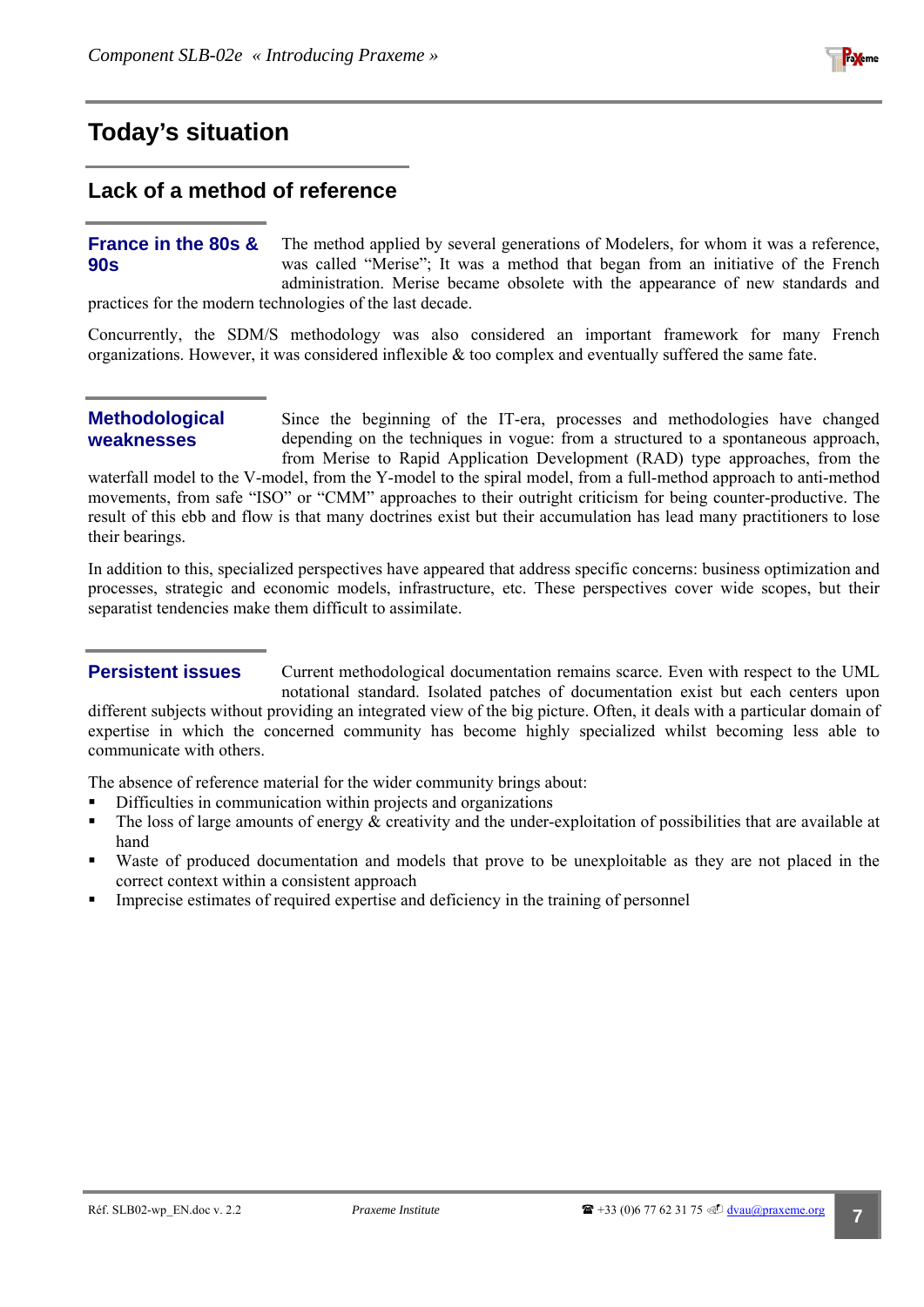<span id="page-7-0"></span>

## **Today's situatio[n \(cont.\)](#page-6-1)**

#### **Impacts of under-modeling**

#### **The shortfalls of modeling**

The activity that suffers as a result of this phenomenon is, without a doubt, modeling (in all its forms.)

#### A few examples of current difficulties: **Symptoms**

- The lack of a global framework provokes a mix-up in the level of detail in the models: the Practitioner also does neither know what must be expressed in a model nor the aspects he should represent. He suffers from a lack of predefined expectations in terms of quality: Is the model complete? Is it too detailed or too vague?
- It has always been difficult to produce true conceptual models which are free of technical assumptions. It has, also, always been difficult to choose between what is essential and what is contingent, and between what is conceptual and what is organizational.
- It is also not uncommon to find a model of a system's architecture represented on one or two pages. The aspects of the problem being addressed are not always dealt with exhaustively, the choices not always justified and the associations with prior models are ignored.
- In addition, the description process and links between the different models are not always defined. In consequence projects tend to aim straight for the solution, skipping the design stage without exploring different alternatives and innovative solutions.
- Encouraged by ISO 9000 norms and driven by strategic ideas, modeling of business processes requires significant amounts of energy. Several factors amplify the consequences of these investments: the choice of standardized notations, links with other modeling activities, and the influence of new management styles and new organizational theories.

Before becoming involved in the details of models and the methods of developing them, the Modeler must answer two vital questions: **Diagnostic** 

- What should the diagram contain?
- What is a good diagram?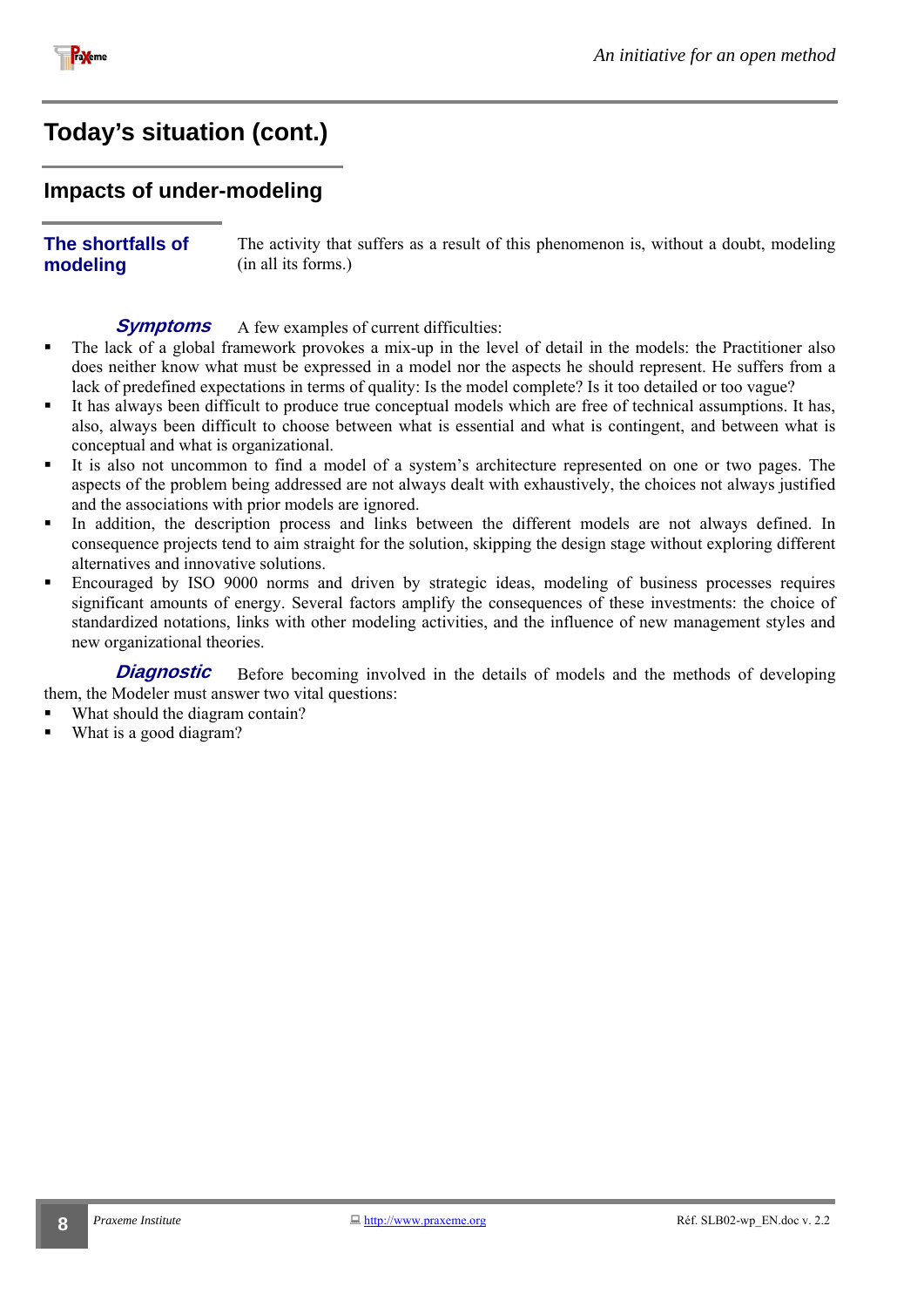

## <span id="page-8-0"></span>**Today's situation [\(cont.\)](#page-6-1)**

## **Costs of under-modeling**

#### **Costs**

Without a set methodology, coordination of the different activities proves difficult and the lack of objectives results in an unclear vision of the big picture. Both of these consequences are costly to an organization. The direct costs impact the project's deliverables, including the 'customary' slip-ups (delays and overspending). The indirect costs are measured on the organization itself, which is directly impacted by a maladapted or late solution.

Direct costs increase exponentially with the amount of resources being used. For example the absence of UML on an IT project has consequences on the whole project: the time wasted producing useless or unusable diagrams, or those parts of the design that are not covered by the model and as such remain unclear. Typically, for a business process reengineering project, sometimes involving several hundred participants, the absence of a rigorous methodology leads to considerable waste to the point of ruining the project: discussions, or even conflicts, caused by a confusion in terminology, going into too much detail with a loss of vision of the objectives, personal points of view that prevail over the common good, the cost of off-subject considerations compared to the cost of producing pertinent materials, etc. **Direct costs** 

Indirect costs, albeit more complex to estimate, are of a larger scale<sup>[2](#page-8-1)</sup>. They concern the impacts on the organization and on its way of functioning. Insufficient analysis & design increases the risk of implementing an incomplete solution, not being able to achieve the operational benefits, not exploiting possible business, organizational or technological opportunities, or introducing an inapt business process… **Indirect costs** 

<span id="page-8-1"></span><sup>&</sup>lt;sup>2</sup> Please refer to the enlightening Standish Group report for more information.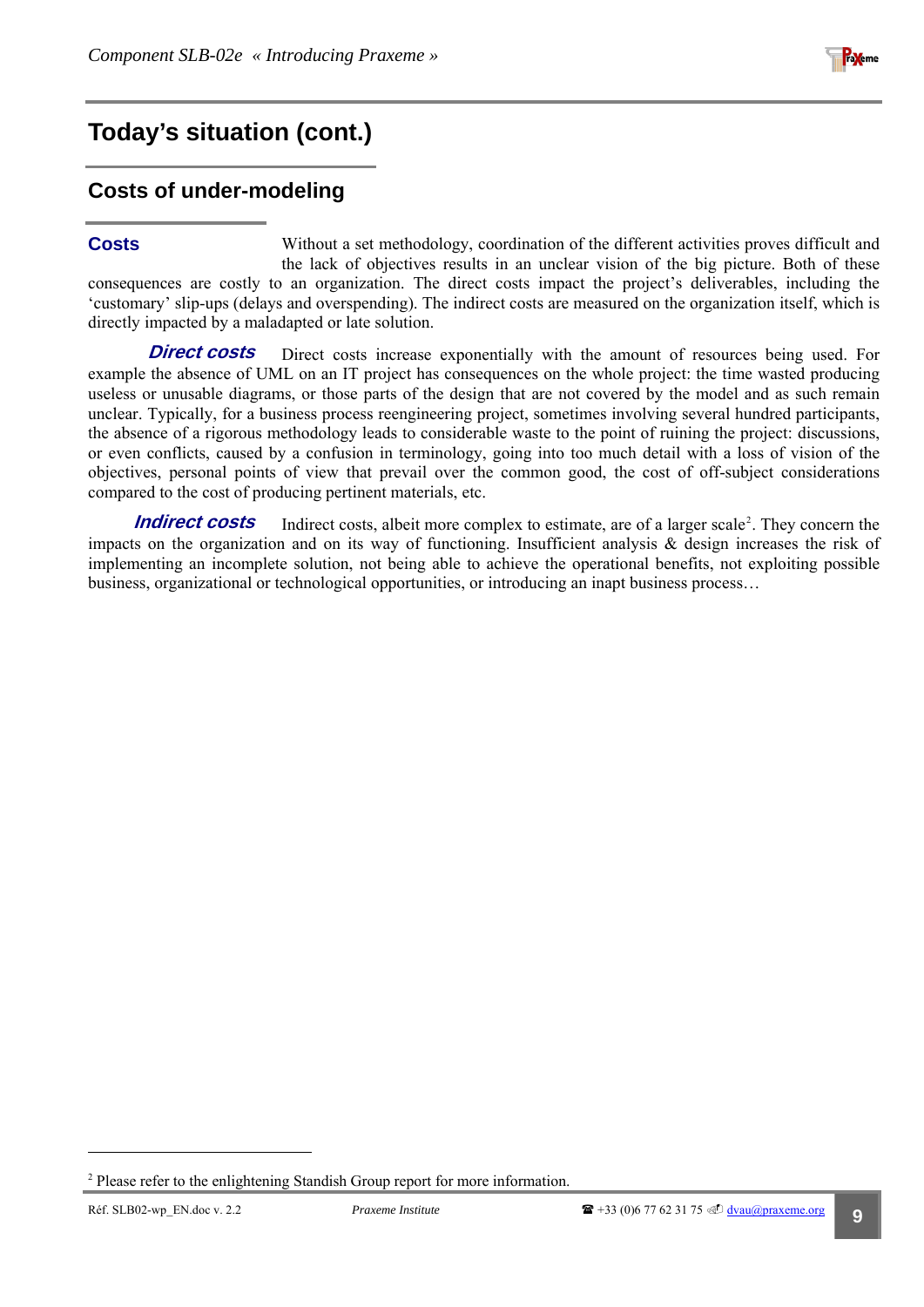<span id="page-9-0"></span>

# **Today's situatio[n \(cont.\)](#page-6-1)**

#### **Exploiting new contributions**

#### **Techniques & abstraction**

#### **1970-80s: Discovery of modeling techniques**

Programming techniques (symbolic, functional, structured, modular, object) and domain issues (databases, real-time, network, parallelism, and human-computer interfaces) gave birth to modeling technologies in the 70s & 80s. For a large part, the principal modeling techniques had been identified at this time (entity-relation, business process modeling, state diagrams, etc.) Each methodology, however, had its own

variation for each, some were customized for the domain for which it was intended (service, data-oriented, processoriented, etc.), by country or by the target technical domain (programming language, infrastructures, etc.), hereby producing numerous different methodologies, each focused on a specific point of view.

The lifespan of each methodology was conditioned upon the underlying techniques or languages, or by the targeted domain or country.

#### **1990s: unification of modeling techniques**

Metamorphosed by the constant renewal of techniques and the opening up of organizations, methodologies in the 1990's progressively united the modeling techniques that were considered stable and commonly utilized. Object-oriented modeling was a main federator. Component-based & improved business processing

Amongst recent contributions, two standards arose to complement modern modeling techniques: UML<sup>[3](#page-9-1)</sup> & MDA<sup>®</sup>. These standards maintained by the OMG<sup>[4](#page-9-2)</sup>, were the result of international consensus and were rapidly supported by modeling tools that facilitate

modeling completed the transition.

Now, at the dawn of 2000's, we can take advantage of our knowledge of modeling techniques. The level of maturity and stability provides a solid starting point from which a global methodological approach can develop. **Conclusion** 

#### **The advent of standards**

their application.



UML (Unified Modeling Language) federates different modeling techniques. It is a toolbox providing a complete range of diagram types. It is a language and a representation technique but it is not a methodology. This is the source of much confusion in contemporary projects. Defined by (amongst others) a consortium of software editors, UML is driven from the bottom-up so it is understandable why IT departments have adopted it rather than other areas of **UML** 

the enterprise. Consequently, many consider the use of UML to be restricted to technical profiles. However, UML offers strong modeling capabilities which can be of value to other activities, elsewhere in the software development lifecycle.

**MDA** MDA (Model-Driven Architecture) puts the emphasis upon:



<sup>&</sup>lt;sup>3</sup> Unified Modeling Language. The modeling standard from the OMG, published in 1999 (UML v1.0) underwent a major upgrade in 2002 (UML 1.4). The latest version (UML 2.0) was published in 2004.

<span id="page-9-2"></span><span id="page-9-1"></span><sup>&</sup>lt;sup>4</sup> Object Management Group. The OMG is an international organization that is known for having defined the CORBA standard as well as other interoperability norms & standards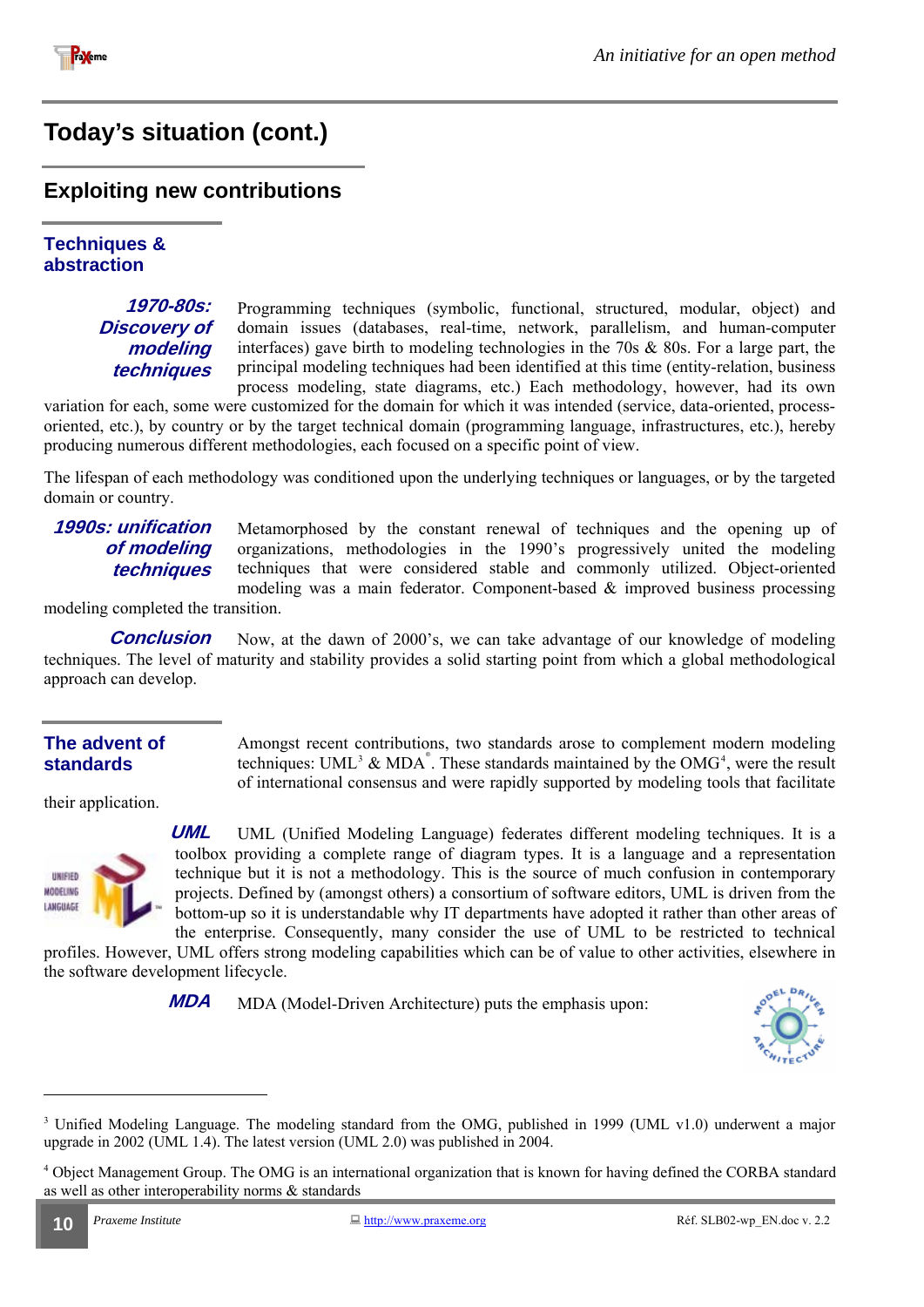

- <span id="page-10-0"></span> The notion of models that are independent from constraints tied to technical platforms or that represent a business domain or activity  $(PIM<sup>5</sup>)$  $(PIM<sup>5</sup>)$  $(PIM<sup>5</sup>)$ .
- The notion of models that are specific to a technical platform and which aim specifically at describing software implementation issues (PSM<sup>[6](#page-10-2)</sup>).
- The automatic transformation from one model to another and the generation of programming code.

An organization's collection of technology independent models is both an important knowledge capital asset and a key element for speeding up the design and production of new software solutions. This approach to development, thanks to perspectives in model & code synchronization, has the potential to revolutionize current practices in the design and development of information systems. Industry experts and consultants already proclaim the virtues of MDA (consult bibliography for further, related reading, including the Meta Group's whitepaper).

#### **The need for a common framework**

#### **The aim of the reference methodology**

The previous sections have shown us that the methodology must provide ways to ensure the successful collaboration of different areas of expertise and increase consistency in terms of the contribution from each business area. Whether it is on the scale of a single project or a single organization, there is an immediate need for a

common framework. This is qualified as being a "vertical" requirement.

The reference method is also designed to be applied on a "horizontal" level, meaning that it contributes to the definition of the necessary activities and skills that organizations must recognize and adhere to. Once in place, this will make it easier for people in the organization to move between projects and business contexts.

#### **In conclusion**

It is clearly urgent to build a methodological framework that is based upon proven experience and which benefits from previous methodologies. There is a huge amount

of knowledge and experience available on best practices and standards that have now matured. It is our objective to collect and to reorganize this knowledge and to constitute a methodological referential<sup>[7](#page-10-3)</sup>.

The new methodology must be free from the assumptions that restricted the use of previous methodologies and must adopt the new "paradigm" that looks at how we (re)think our organizations. Rapidly this paradigm is characterized by the following orientations:

- Extensive use of object-oriented modeling techniques<sup>[8](#page-10-4)</sup>.
- Recognition of semantic modeling, that is to say the representation of the truth as it is understood, independently of organizational and technical considerations.
- Acceptance of the importance of the human dimension and of communication.
- Recognition of the complexity of systems.
- Acknowledgement of the economic dimension and its influences on all of the other aspects.

<span id="page-10-1"></span><sup>5</sup> Platform Independent Model

<span id="page-10-2"></span><sup>6</sup> Platform Specific Model

<span id="page-10-3"></span><sup>&</sup>lt;sup>7</sup> "Referential" is used, here, in the strongest of sense of the word: a collection of objects or information that is shared by a community. As such, the community that the Initiative is addressing encompasses the crafts which relate to rethinking organizations, from the definition of their activities and deliverables to the building of the entire value chain (organization, process, automated solutions…)

<span id="page-10-4"></span><sup>&</sup>lt;sup>8</sup> The object-oriented approach – monopolized by the computer industry –, itself, is the extreme outcome of a profound conceptual revolution.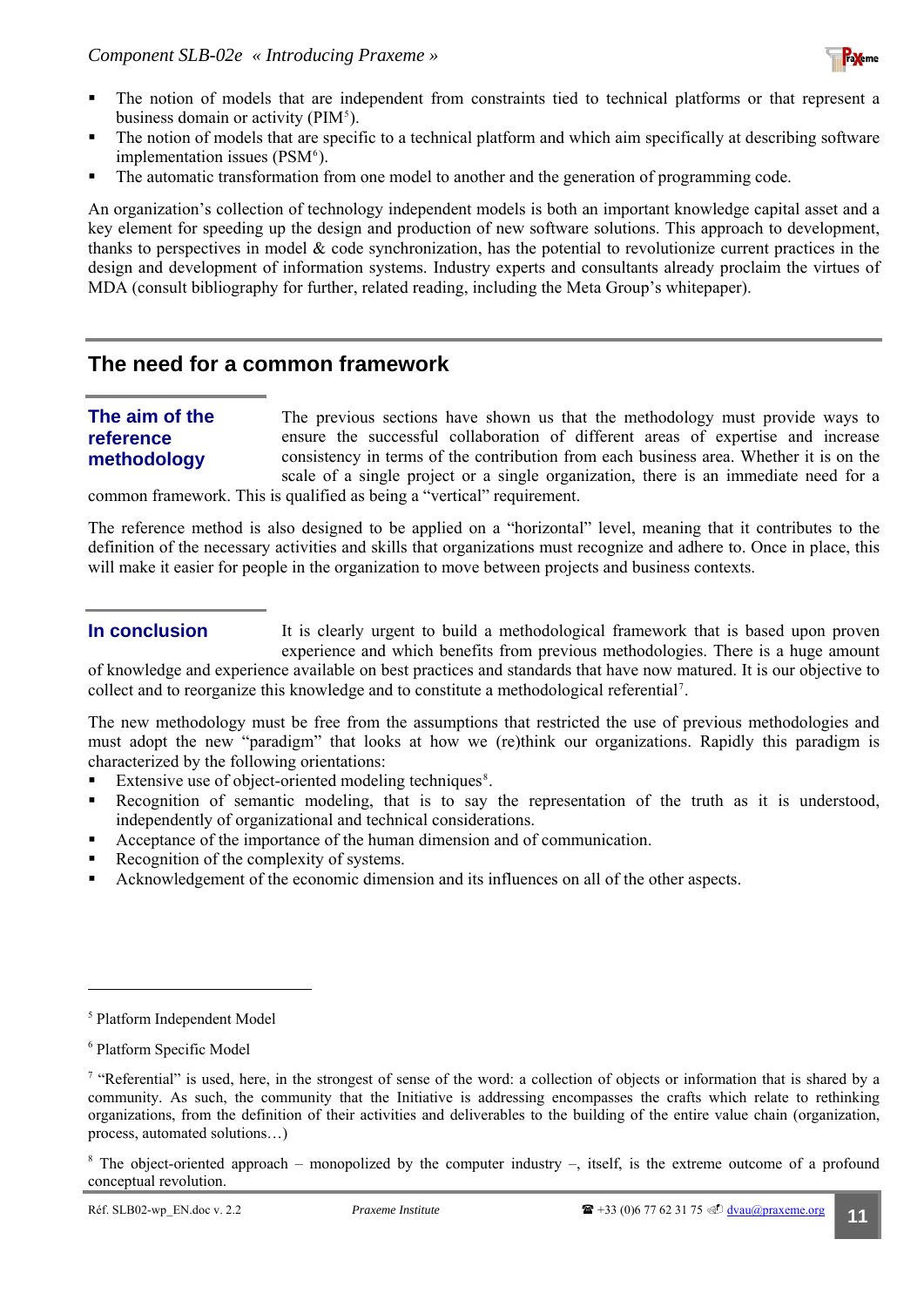<span id="page-11-0"></span>

## <span id="page-11-1"></span>**The Initiative**

## **An open method**

**The project** The Praxeme project is elaborating a reference methodology – Praxeme – which can:

- Fill the void that was left by the demise of previous methods (as  $SA/SD$ , Merise & SDM/S), whilst taking into account evolutions in technologies, practices and needs.
- Deliver a common framework in which the knowledge of systems (organizational, functional and physical) and know-how are clearly organized.
- Lead the thought-process and work upon these systems, from analyzing their objectives to their implementation.
- By organizing these systems, take advantage of contributions originating from different practices by using standards throughout.

#### **The objectives of the methodology**

A method is always driven by motives towards action. The following sentences outline concrete objectives of the method that is being built:

- Control system complexity: insofar as the extent of their interactions are concerned and in solutions that result from the combination of sociological and technical influences.
- Reduce costs and stimulate synergies: clarification of responsibilities and the collaboration between the different expertises.
- Restore clarity in organizations (companies, public bodies, organizations and human & technical systems): definition of the necessary modeling techniques, guidance in the utilization of techniques and standards such as UML, MDA, BPM, information system mapping…
- Elaborate precise techniques, which are recognized and shared by the wider community: system engineers, functional analysts, information system architects, software developers and industry experts & consultants.
- Automatically orient and generate a part of the deliverables.

#### **The means behind the ambition**

The priority is on mapping out the expertises, conciliating the different points of view and the definition of the chain of activities.

This program demands, first of all, an overview of the complete picture. It has to be sufficiently understandable for it to be communicated, yet sufficiently rigorous for it to be effective.

The theoretical core fulfills this ambition. Having this to begin with, constitutes the basis on which to consolidate the different contributions and to bring about the collective development of the entire method. The "system topology" defines the general framework and the order in which the different contributions are integrated.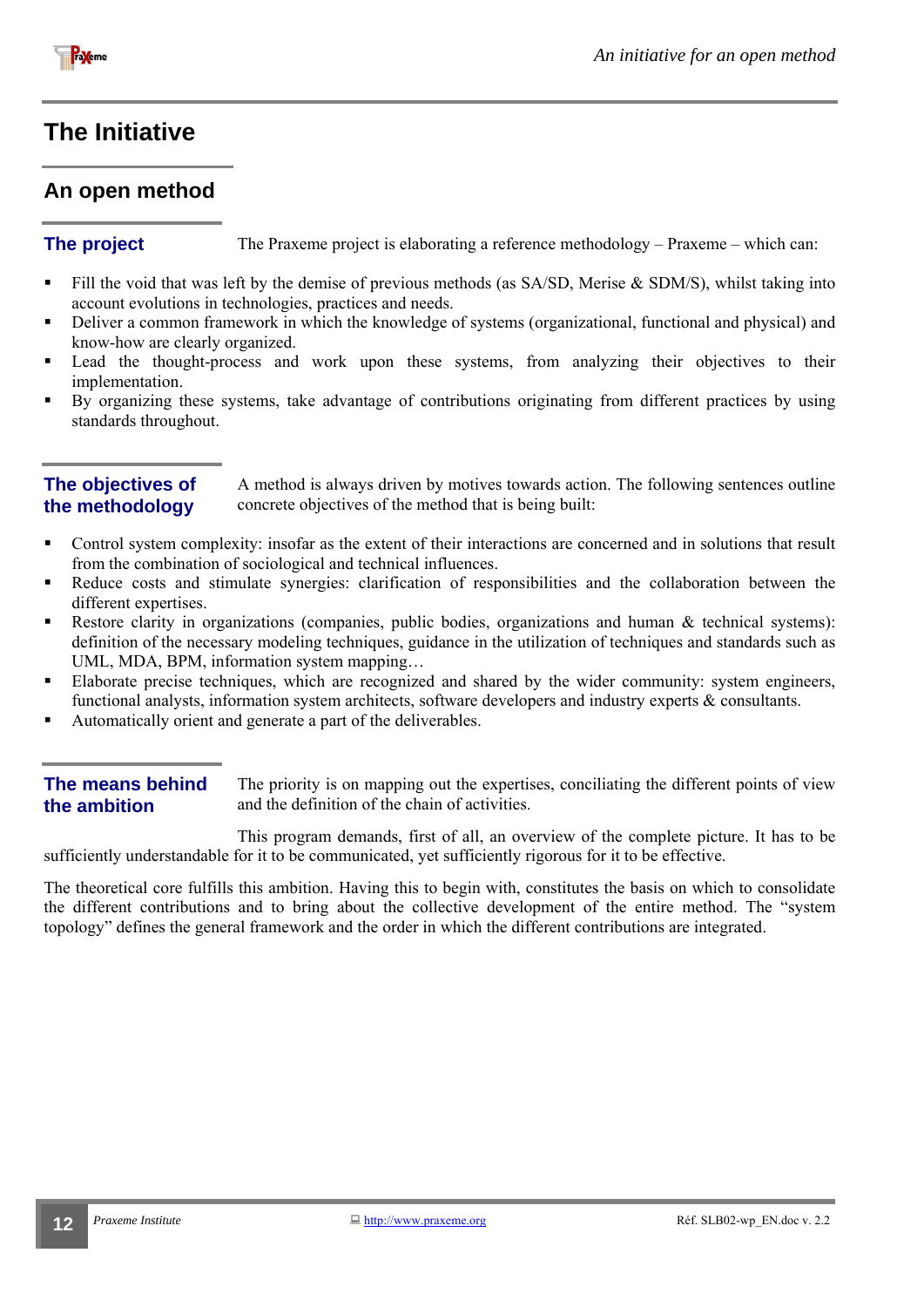

## <span id="page-12-0"></span>**The Initiativ[e \(cont.\)](#page-11-1)**

## **The Organization of the Initiative**

The open nature of the future method is not only to be read at face value. It is the fundamental response to the issues that were brought up in the first part of this paper. Only a method that is widely shared and recognized will be able to take on the role of "reference" and to help achieve the designated objectives. **Openness** 

The initiative, therefore, is open to all volunteers and is actively seeking the widest consensus. The project's organization, laid out below, is defined in such a way so as to ensure that the core is respected and the integration of each contribution is consistent. This organization is specified in the statutes of the "Praxeme Institute" association.

#### **Institutional aspects**

This initiative for an open method positions itself, quite naturally, under the patronage of the powers that be. It is seeking support from major industrial and service sector companies. The proposed organization has two levels of commitment:

Sponsorship is the strongest level of commitment and as such Sponsors can benefit from the ability to have a personalized analysis done on their methodological needs for their particular context. Any resulting demands will weigh heavily on how the methodology is oriented. Close relations with Sponsors can accelerate the delivery and the assimilation of the methodology's components, as they are produced. **Sponsors** 

Other than the above, previous level of commitment, the Initiative is open more widely to all who show their interest. The results of the work on the methodology will be released to them on a regular basis. **Observers** 

#### **Operational aspects**

**The Contributors college** 

In order to ensure a good level of consistency – at least at the methodological core –, the drafting of the methodology is restricted to a small group of authors whom are renowned for their practical, theoretical and pedagogical experiences. They will be supported, where necessary, by experts in a given aspect or technique.

**The Reviewer's club**  On a regular basis, the Reviewer's club meet together in order to review the current orientations as well as the delivered components, to verify the transmissibility of each

component and to vouch for the respect of the tradition.

#### **Financial aspects**

communication.

The financing of the Initiative is ensured by the Sponsors. It covers the payment of authors and expenses associated with logistics, assemblies and marketing &

*The following pages provide an insight to the content of the method.*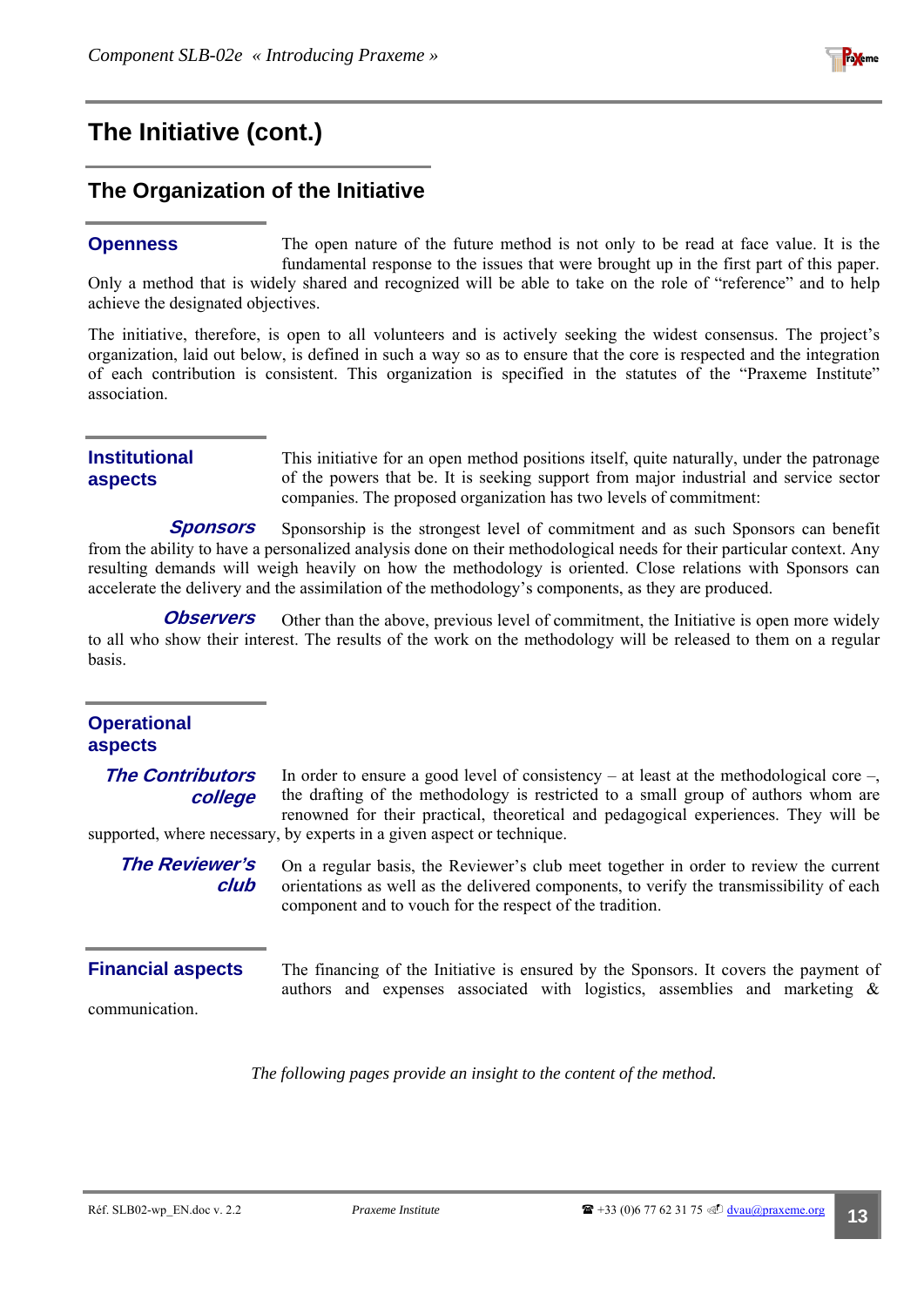<span id="page-13-0"></span>

## <span id="page-13-2"></span>**The Method**

#### **The theoretical basis**

#### **The starting point** The concerns that were expressed in the "Today's Situation" chapter lead us to ask a fundamental question:

**"In an organization, what must be represented in order for it to have a positive impact and to better control it?"** 

Indeed, if the objective of the methodology is to explain how to operate, what to produce and how to decide... its first job is to clarify the general understanding of the subject that is under study. What is it? How must it be described and communicated?

The "What" precedes the "How." The description of that of which the System is composed, is part of the foundations of the methodology and is a precondition to the definition of the activities to be performed on it (i.e.: the transformation process).

#### **The System**

We remain voluntarily evasive on the definition of the System; in some cases, we talk of an Enterprise System in order to emphasize upon its global dimension, whereas in others we talk of an Action System that takes into account other types of issues. The latter could possibly be Human, Organizational or Physical, all of which have an IT component playing a more or less prominent role<sup>[9](#page-13-1)</sup>.

What is trying to be achieved is not only a description of the IT system but that which is actually occurring in real life: a description of the actors and their activities – those things that we know are tangible. This choice clearly expresses the desire to start at the beginning: that is to say, to not only consider the IT system as the be all and end all but simply as one possible way, amongst others, of dealing with the issues at large.

The first models that we recommend, therefore, are not ones that describe the software solution but ones that deal with this "reality."

#### **The Enterprise System Topology**

The principles of our methodology are set forth below:

- Reality must be approached from several angles: these angles correspond to aspects in the topology, which relate to the different skills and pre-established perimeters.
- Reality must be described by several models, each one specialized according to the particular aspect.
- There is set number of aspects: they are defined by the methodology and articulate well with each other.

The "Enterprise System Topology" defines the different aspects and their articulation. It constitutes the readers guide, the framework that interprets how the topology should be applied to a reality. Each aspect has an ordered list of questions to ask and decisions to make.

<span id="page-13-1"></span><sup>&</sup>lt;sup>9</sup> There have been many cases that demonstrate its large range of application; in sectors as varied as insurance, army, defense or industrial systems…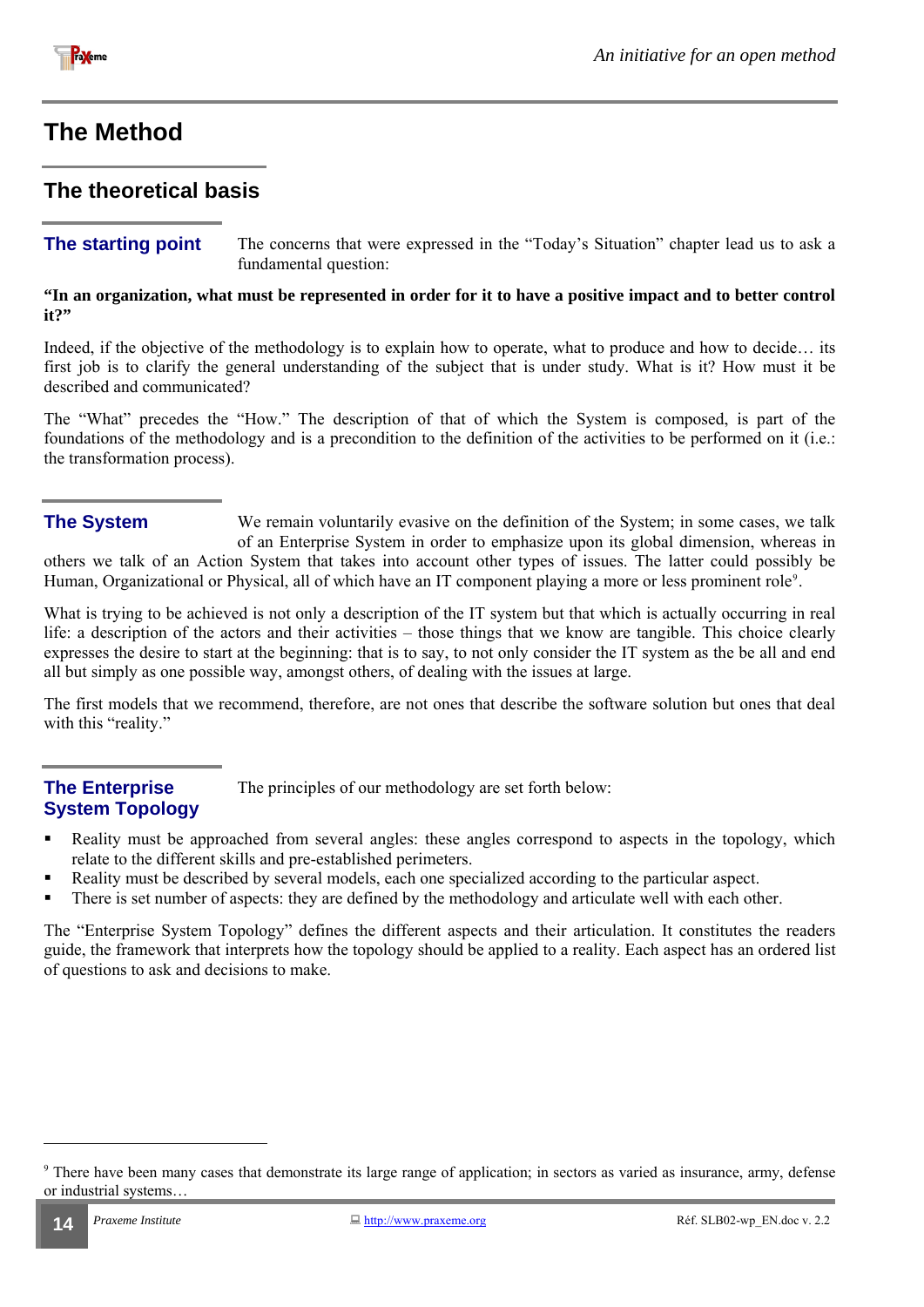

### <span id="page-14-0"></span>**A multi-aspect approach**

**The aspects** The figure, below, synthesizes the aspects defined by the topology of the enterprise system.

The aspects stem from the questions we ask in order to analyze a system. They define the viewpoints from which we perceive this reality.





#### **Comment**

A Pragmatic model describes the actors involved in the system and their activity, by means of roles, processes, use cases… Such a model conveys organizational choices

and habits which have piled up over time. Upstream, the method recommends isolating the core "business" knowledge. This core is much more stable and sharable than the pragmatic aspect. It is the role of the Semantic model to formulate this basic knowledge in a formal way.

The Geographic aspect is about constraints and decisions regarding the location of activities. These three "upstream" aspects constitute the external view of the system, as the actors can perceive it. The topology then identifies aspects related with tooling and automation. These "downstream" aspects help build an operational and technical solution.

The following table provides the definition of each aspect.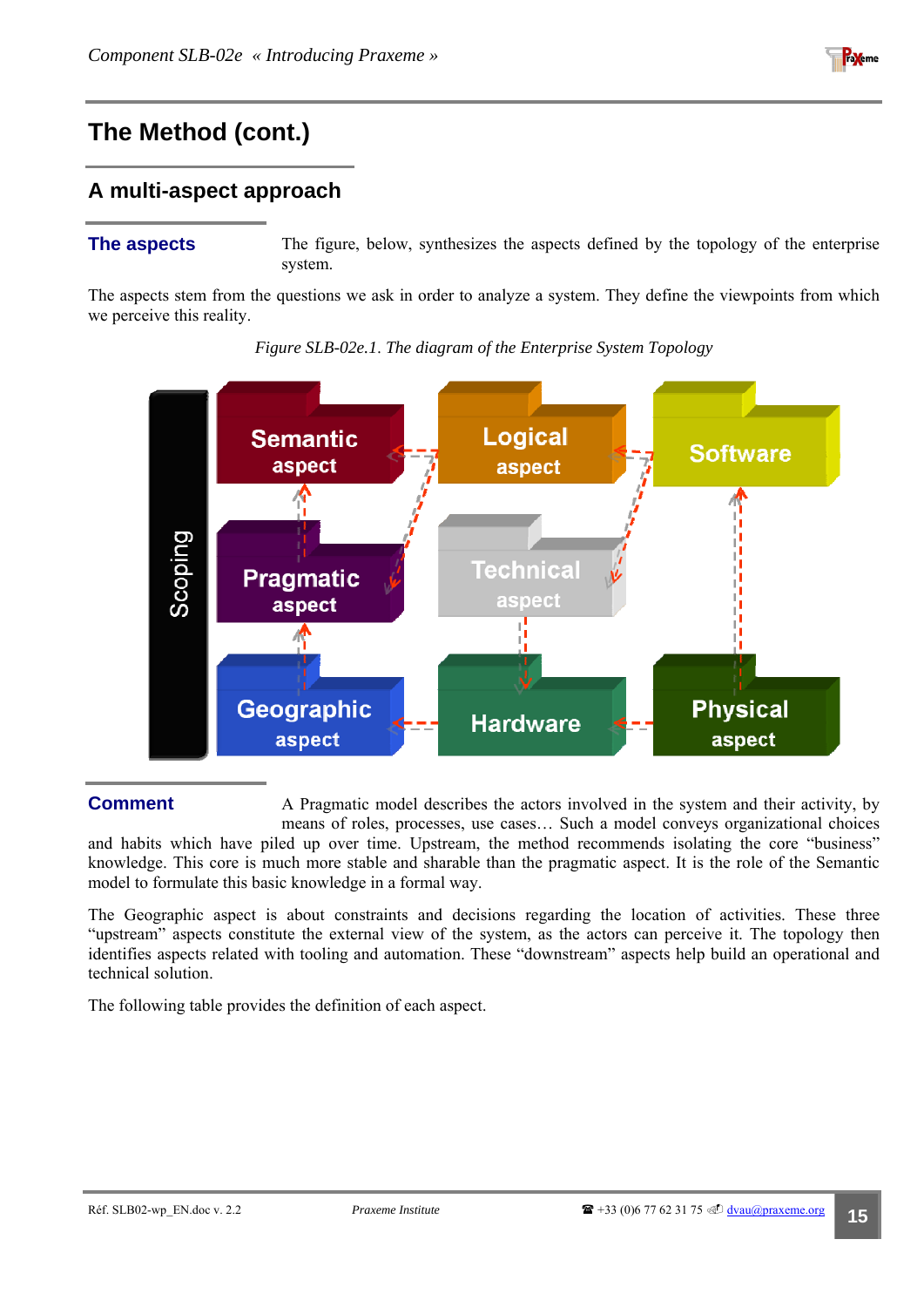<span id="page-15-0"></span>

#### **Definition of the aspects**

#### **Separation of aspects**

The systems that we deal with are certainly complex ones. They embody a large amount of information and questions that concern different disciplines in the business area. In order to control this complexity, it is preferable to separate the concerns into

harmonious subsets, each one applying to a limited discipline or specialty.

The separation of aspects helps to orient the description and to ease the system's evolution.

An aspect is a view on the system. The system is seen from the point of view of a particular concern. A cohesive set of concerns constitutes an aspect. An aspect, as well as being a part of the system, is dependent on a point of view, a type of concern or a specialization. **Aspects** 

The table, below, defines the eight aspects that make up the topology (see the "General Guide" – ref. PxM-02 – for explanations as to how these aspects were defined).

*Figure SLB-02e.2 The definition of the aspects in the Topology of the Enterprise System* 

| <b>Aspect</b>      | <b>Equivalent Terms</b>                                | <b>Definitions</b>                                                                                                                                                                                                                  |  |
|--------------------|--------------------------------------------------------|-------------------------------------------------------------------------------------------------------------------------------------------------------------------------------------------------------------------------------------|--|
|                    | Semantic Conceptual,<br>business essentials,<br>basics | The semantic aspect is only interested in the objects that concern a<br>business reality. Here, the fundamental elements are described<br>independently to the way in which it is implemented $-$ it<br>represents the "knowledge". |  |
| <b>Pragmatic</b>   | Organizational                                         | The pragmatic aspect reunites decisions $\&$ choices relating to the<br>way in which activities are performed: organizational units, roles,<br>responsibilities, lifecycles, business processes, work contexts.                     |  |
| <b>Geographic</b>  | Contextual,<br>communication(al)                       | The geographic aspect concerns the positioning of elements and<br>activities. Elements such as sites and telecommunication network<br>requirements are described.                                                                   |  |
|                    | Logical Functional                                     | The logical aspect is an intermediary one that allows certain<br>structural decisions to be made with relative independence in<br>terms of technical constraints or implementations.                                                |  |
|                    | <b>Technical</b> Technological                         | The technical aspect is where technological decisions $\&$ choices<br>are made as well as including how to implement them.                                                                                                          |  |
| Hardware Logistics |                                                        | The hardware aspect concerns the physical elements (machines,<br>nodes, etc.) and their characteristics of which the system is<br>composed.                                                                                         |  |
|                    | <b>Software</b> Application, IT                        | The software aspect covers the software components that<br>automate parts of the system.                                                                                                                                            |  |
|                    | <b>Physical</b> Deployment                             | The physical aspect describes the relationships between software<br>elements (including databases) and the identified hardware.                                                                                                     |  |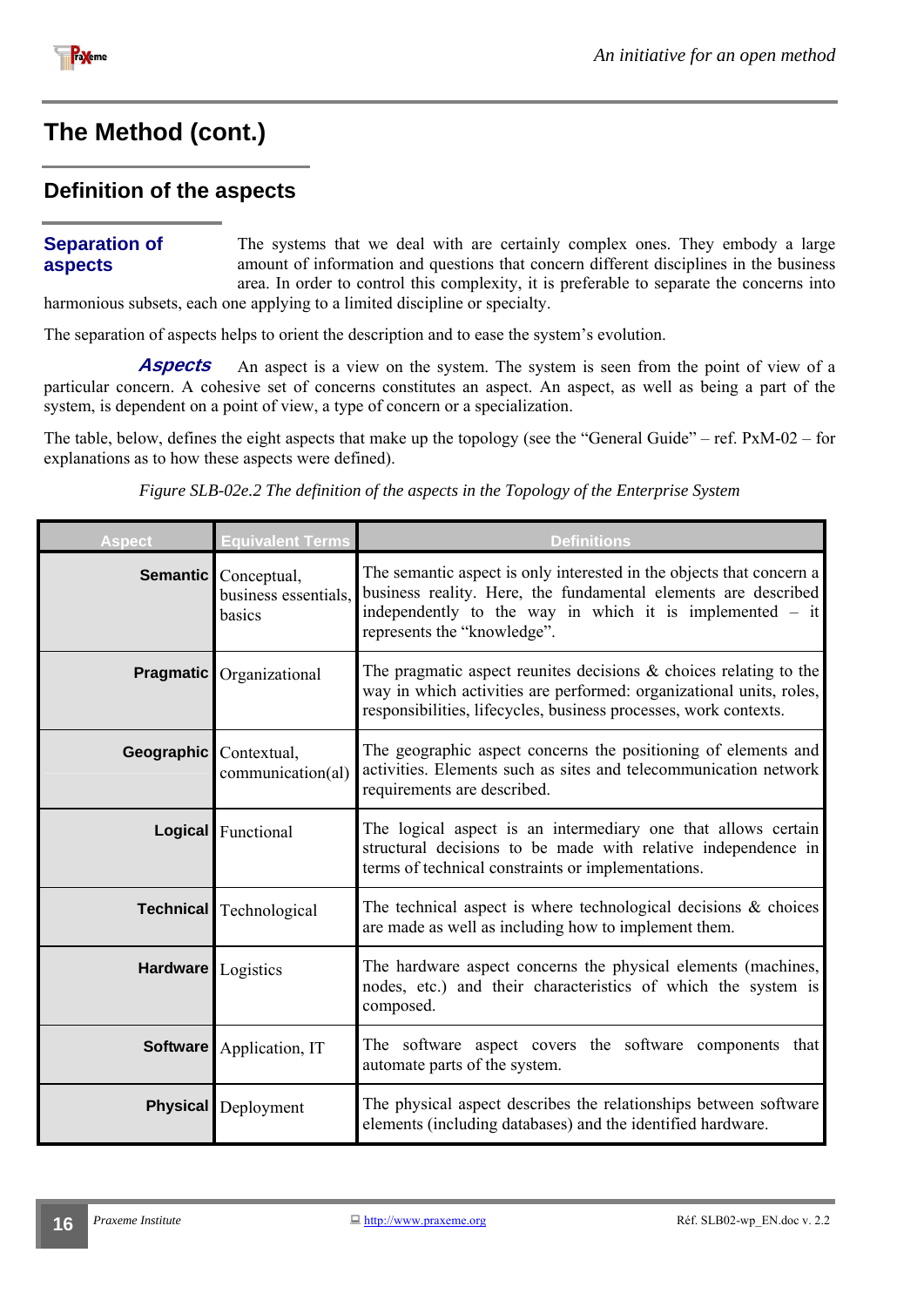

## <span id="page-16-0"></span>**Methodology driving action**

#### **Derivation rules**

each.

In figure SLB-02\_1, above, we can see that the different aspects are interlinked. These links are designed in order to increase independency between aspects, to organize the activities effectively and to control the repositories (models, descriptions, documentation, etc.) associated with

Models are produced by aspect. In MDA terms, certain models can be categorized as being independent with respect to the expected target platform, whereas others are dependent upon a given platform.

The dependencies that have been defined between aspects synthesize the derivation rules that transform elements from an aspect on a higher level to other more "technical" or internal equivalents of the next aspect. In some instances, the UML profile mechanism can be utilized to automate certain derivation rules. Using the combination of modeling and development tools, these transformations guide our understanding of the system, from its abstract, conceptual form to its runtime equivalent.

#### **Impacts on activity planning**

Before even considering such a matter as the management or the lifecycle of the system, the multi-aspect approach, as defined in the Topology, brings about the following advantages:

- **Specialization by discipline**: Modeling techniques<sup>[10](#page-16-1)</sup> are specific to an aspect and as a consequence, the knowledge & skills necessary to work on a particular aspect are already pre-established.
- **Organization of information and knowledge**: The Topology provides the structure for the documentation repository, at the project-level as well as at the whole organization level. It defines the framework in which each piece of information and each decision on the system is mapped and becomes a part of the knowledge capital.
- **Categorization of decisions**: By applying the Topology, decisions to make are sequenced. The processes to build and manage the system are based on the framework.
- **Linking of different aspects' models**: In some ways, this also suggests linking disciplines to each other. An element that is represented in the Semantic model will be manipulated by an organizational element in the Pragmatic model, before being transformed, first of all, into a Logical element and then a Software component. In the Physical aspect, it will be associated with a Geographical site and Hardware. All the above entail microdecisions that are made within a specific transformation chain, but which are part of a bigger chain that controls production at the scale of the system and not only of projects.

<span id="page-16-1"></span><sup>&</sup>lt;sup>10</sup> Mainly based on the UML standard.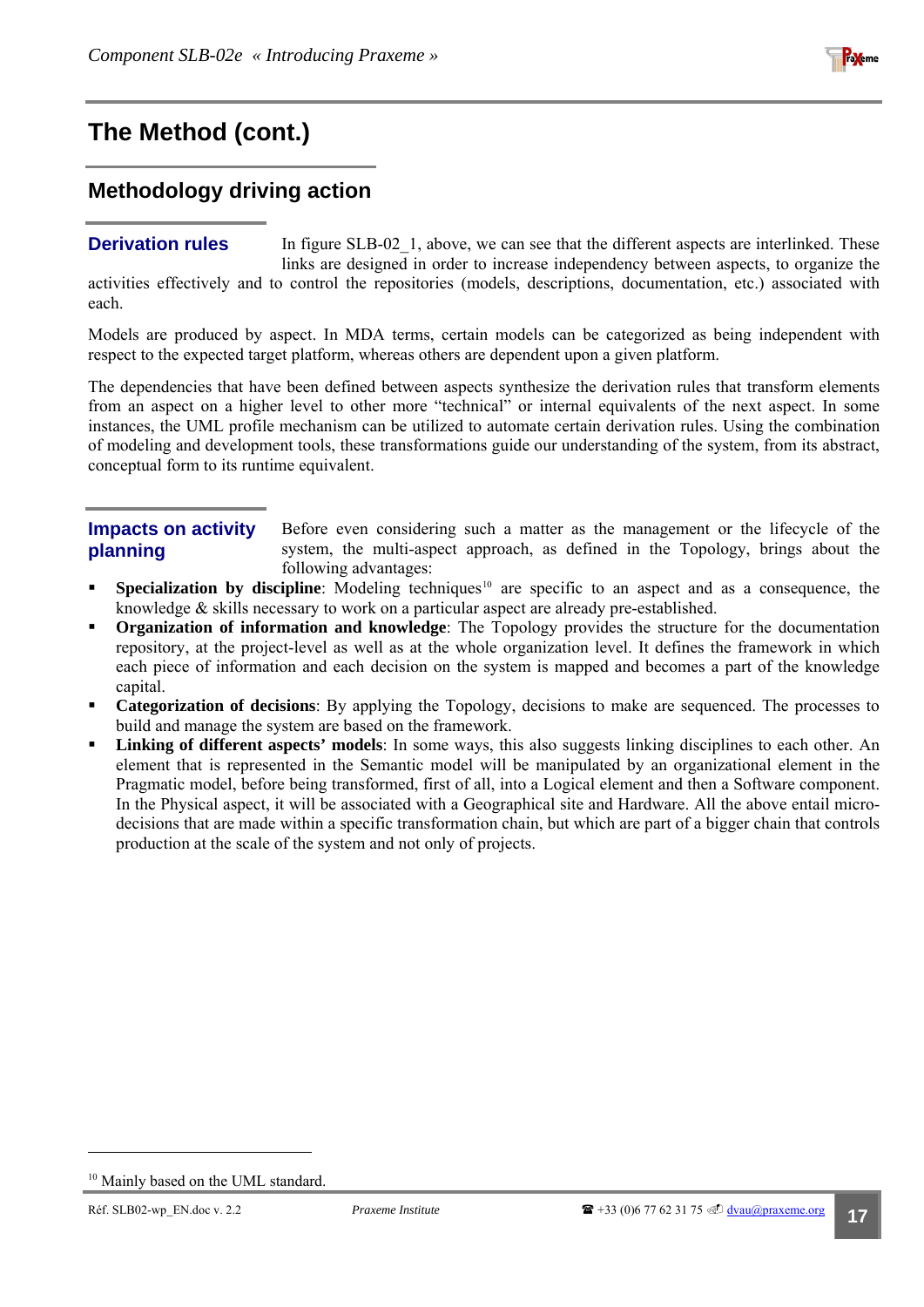<span id="page-17-0"></span>

#### **Other structural notions**

**Scale** In this sense, scale refers to the notion in which the action can be measured in terms of extent and time. Equivalent terms: scope, range.



Investments are, almost always, made on a project basis, along with its clear objectives and short term effort. The methodology must provide clear answers at this level of organization, which respects the "local scale". It applies to easily identifiable elements (a localized business process, an activity or an application). **Local scale** 

However, our aim is not only limited to helping projects succeed. It is also aimed, if not more importantly, on ensuring overall consistency, controlling the knowledge capital, management and consolidation of the system across all aspects, including its external context. The methodology must, therefore, take into account the "global scale" –the system (enterprise, etc.) as a whole and over time. It is only by doing this that it can enter into a qualitative optimization cycle. **Global scale** 

#### **Levels of targets**

In addition to the notion of scale, the "positioning" system also contains the notion of target against which activities are defined. The target level allows to situate the "depth"

and to define the appropriate attitudes to summon within the organization in order to ensure correct transformations.

Software development methodologies are exclusively concerned with the local scale and a "local solution" (moreover, this solution is generally limited to its IT perspective).



This local solution is integrated into a global one that corresponds to a business requirement. The latter, itself, falls within a long-term perspective that is expressed as a vision. Organizing the concerns into levels allows the organization to reconcile with its different rhythms: longterm road maps (strategy, doctrine), reactions to the environment (market, politics), current projects and general management.

The "positioning" system constitutes, hereby, a tool for identifying and sequencing the activities within the process that accompanies the Enterprise System.

*Figure SLB-02e.4. The levels of targets*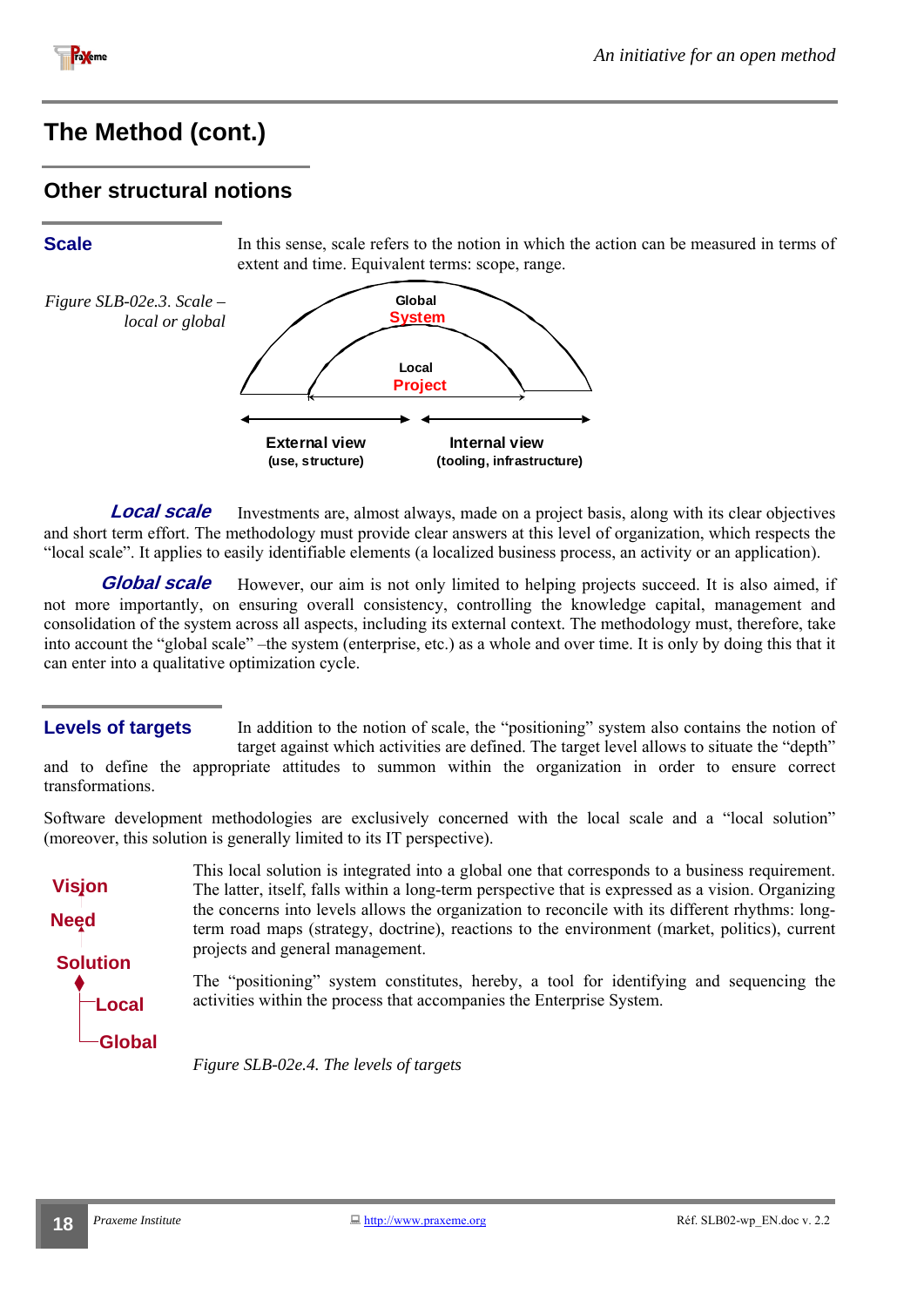

### <span id="page-18-0"></span>**Modeling techniques: tools**

#### The Enterprise System Topology can be thought of as a checklist or a methodological framework. For each item (aspect) in the list, it remains for us to identify how we represent its contents. To do this, we recommend, as a preference, the use of an object-oriented approach along with the underlying UML language standard<sup>[11](#page-18-1)</sup>. **The approach**

UML is not a method! UML supplies the tools for modeling (the diversity of which has increased with UML2.0) but not the instructions on how to use them. The Praxeme method relies on this ready-touse toolbox and aims at providing the necessary instructions. Notably, it will describe how to model in UML for each of the different aspects. **Utilization of UML** 

UML can be used for many things. Its first advantage is that it can be used by profiles in all areas of the organization. It can also be used for all types of modeling. Not content in being a standard language, it rises to the level of being a common language. The second advantage follows on from the first one as all Modelers, Organization designers, Architects and other Designers will be able to use the same modeling tool. This facilitates the constitution and management of an Enterprise Repository. **The advantages** 

Praxeme remains open to other contributions. Each time that UML covers a modeling requirement, its notation will be preferred, but this does not prohibit the utilization of other, more specific, techniques (e.g.: Ishikawa diagrams, breakdown structures, objectives hierarchies, glossaries, requirements…) It is quite reasonable for us to not recommend the proliferation of different modeling notations, variants and dialects with the methodology ... this diversity is the exact contrary to the intended outcome of a method of reference. **Other forms** 

The utilization of formal languages, such as  $OCL<sup>12</sup>$  $OCL<sup>12</sup>$  $OCL<sup>12</sup>$ , is also recommended in order to complete the graphical UML diagrams.

<span id="page-18-1"></span><sup>&</sup>lt;sup>11</sup> This is not an absolute decision. Sometimes, for an aspect or another, other approaches can offer better alternatives, more appropriate to a specific need. It may also happen that we have to use traditional tools in specific contexts or for tactical reasons.

<span id="page-18-2"></span><sup>&</sup>lt;sup>12</sup> Object Constraint Language: an OMG standard that falls within the MDA category of standards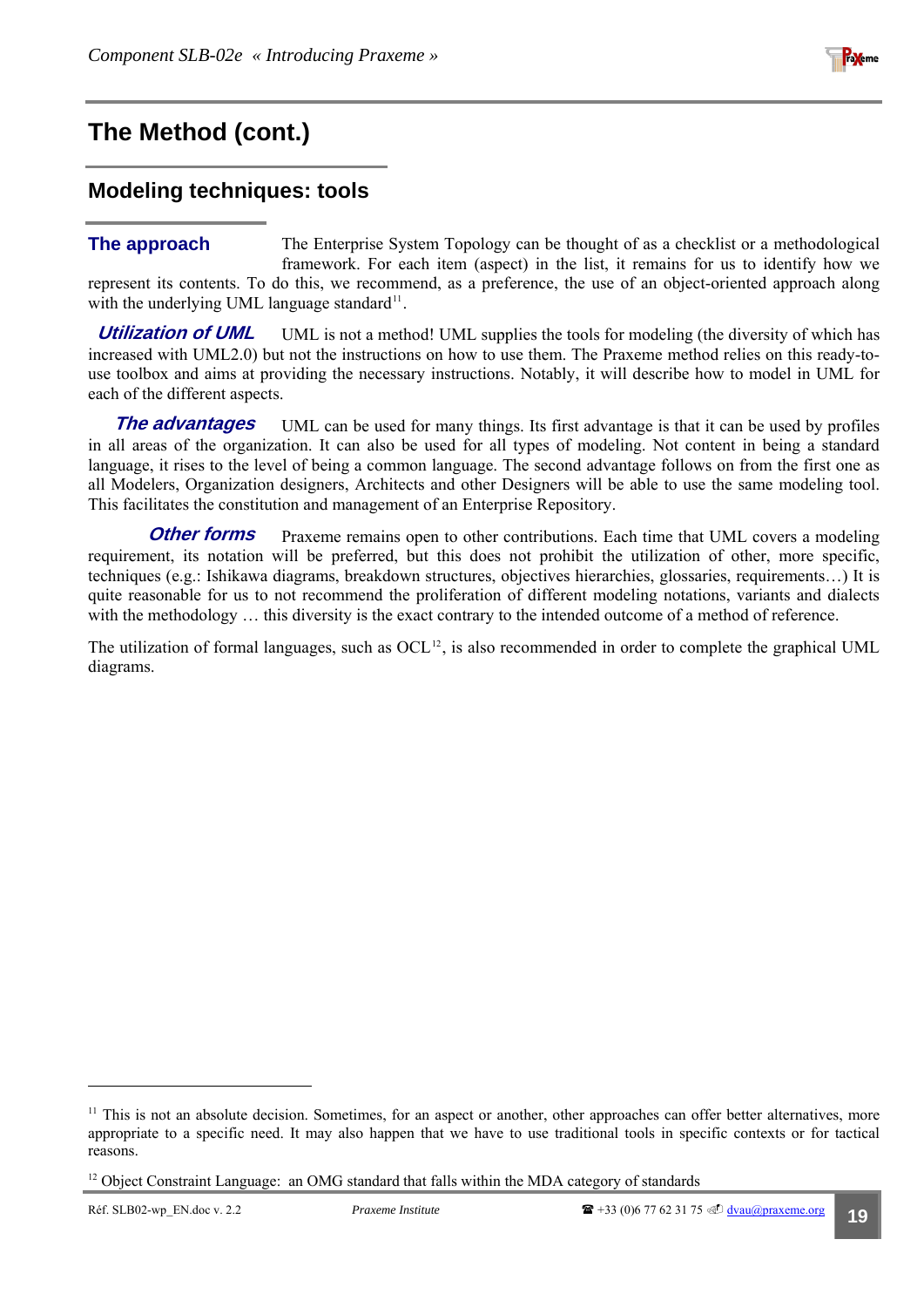<span id="page-19-0"></span>

## **Modeling techniques: philosophy**

#### **The quality of a method**  The quality of a method lies in two fundamental criteria: pertinence and consistency.

It is a common mistake to build a theory (a model) that is not adapted to reality. The model will not be pertinent and will not provide an understanding of the system nor provide the ability to react appropriately on it in order to optimize it. Pertinence can only be guaranteed by following an approach that relies on carefully elevating information regarding problems, on steps dedicated to reviewing with the right people and on permanently justifying modeling decisions. Thus, there is a need to build a common understanding of the system as well as to justify a detailed model based upon this shared understanding. **Pertinence** 

Consistency requires defining a set of views on the model, according to the rules which ensure completeness and guarantee its overall consistency. Thus, after having ensured the pertinence of the theory, we set out to define a consistent one. **Consistency** 

Coordinating the different UML diagrams helps us to achieve this qualitative objective. Beyond the traditional "static" and "dynamic" representations, we emphasize on a "by" contract" approach to modeling. It provides a way of coordinating the different types of diagrams defined in UML. **Triangulation** 

This ternary approach prompts us to consider the reality that is to be represented in a more systematic manner and it produces a set of models that are based on facts. This increases the quality of the models. Generalizing the use of states diagrams<sup>[13](#page-19-1)</sup> facilitates the modeling of contracts by guiding the definition of "pertinent" and "complete" processes.





<span id="page-19-1"></span><sup>&</sup>lt;sup>13</sup> UML2.0 reinforces the definition of "protocol state machines." This modeling technique allows for the specification of a lifecycle for the entities of a system. According to the services provided by an entity, it describes in a clear  $\&$  synthetic manner the authorized states and transitions.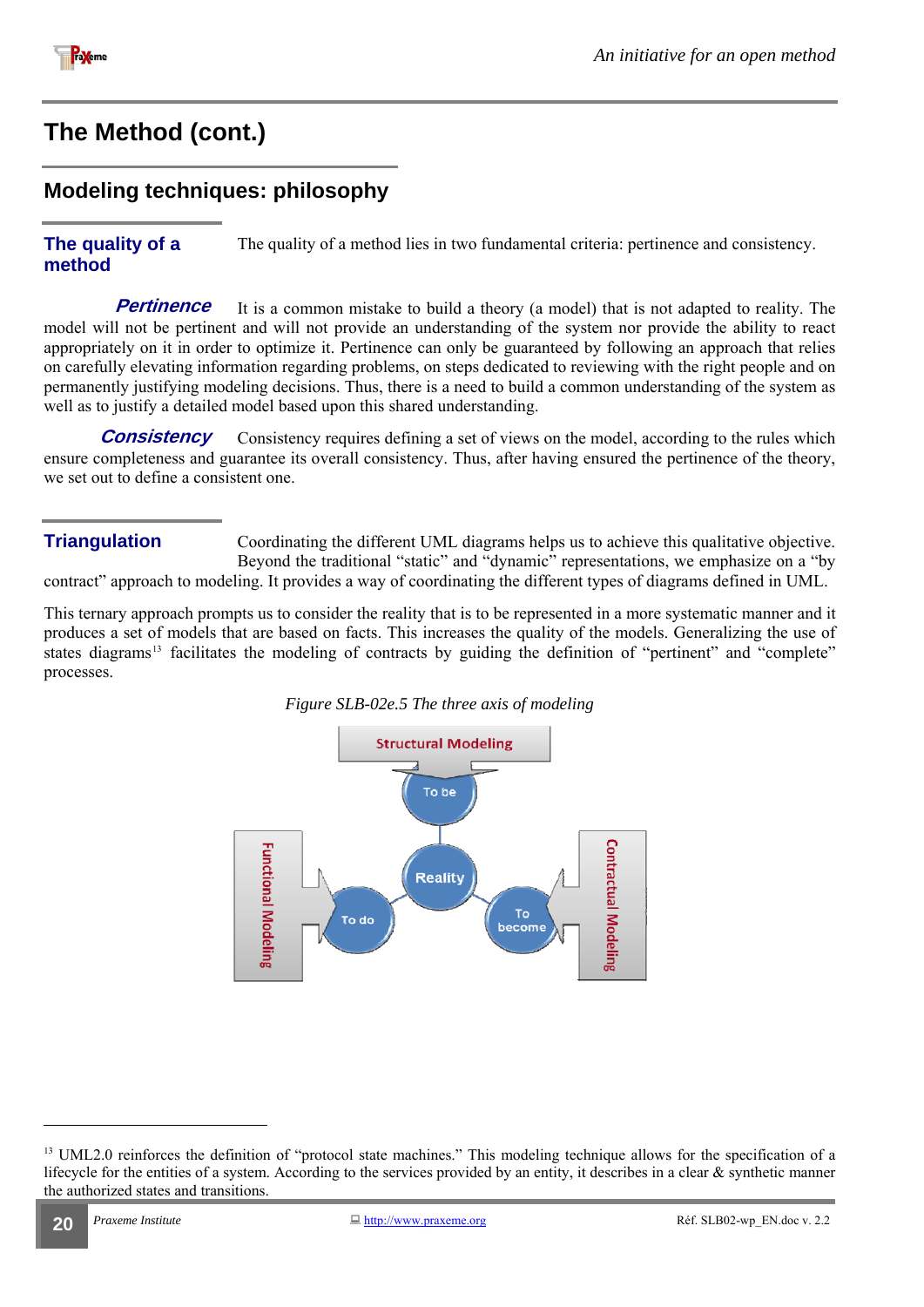

## <span id="page-20-0"></span>**Modeling techniques: in practice**

#### **The level of detail**

Even if the approach can be adapted on a case by case basis, the method must be broad and deep, covering all of the aspects and going into all levels of detail. It must allow us to avoid the usual dilemma where we are divided between:

- On one hand, high-level approaches that only apply for making decisions that are general and which have a small validity criteria (architecture road maps, planning...)
- On the other hand, low-level, detailed approaches, with precise procedures but which are incapable of maintaining the inspiration and motivation from above.

As such, we try to not mix-up the conceptual level with the detailed. The "high-level" models are detailed – they express all that is known at the abstract level at which they are situated. All definitions and decisions are placed at the right level, hereby avoiding any inappropriate decisions at the time of implementation.

The "high-level" model contains real value for the organization and is a source of knowledge and know-how relating to the business.

#### **Text & graphics**

We do not fully comply with the latest "visual modeling" tendency in which the model is reduced to a collection of diagrams. Admittedly, diagrams constitute a necessary tool for communication, but by no means can they replace text. Textual descriptions of elements and the justification of certain modeling decisions are key to the comprehension of the diagrams that make up the model.

Complementary textual descriptions bring important explanation and further enrich the model by completing undefined parts of the model or those that are considered to be implicit by the modeler. The methodology and its supporting tools must provide the means to define the right balance between graphical & textual descriptions and to ensure consistency with each other.

#### **Repositories & models**

The collection of diagrams must be maintained in a common repository. This enterprise-wide repository, itself, should be structured by aspect, respecting the Praxeme Topology. Each aspect's models are combined with the others to make an

exhaustive "global" model<sup>[14](#page-20-1)</sup>.

<span id="page-20-1"></span><sup>&</sup>lt;sup>14</sup> Models, specific to each aspect and produced by one project after another, are literally dumped into the repository. However, in order for the models to work together and produce the benefits that are expected, the repository must have been appropriately structured to allow projects to comply with the modeling principles and rules for integrating their models into the repository.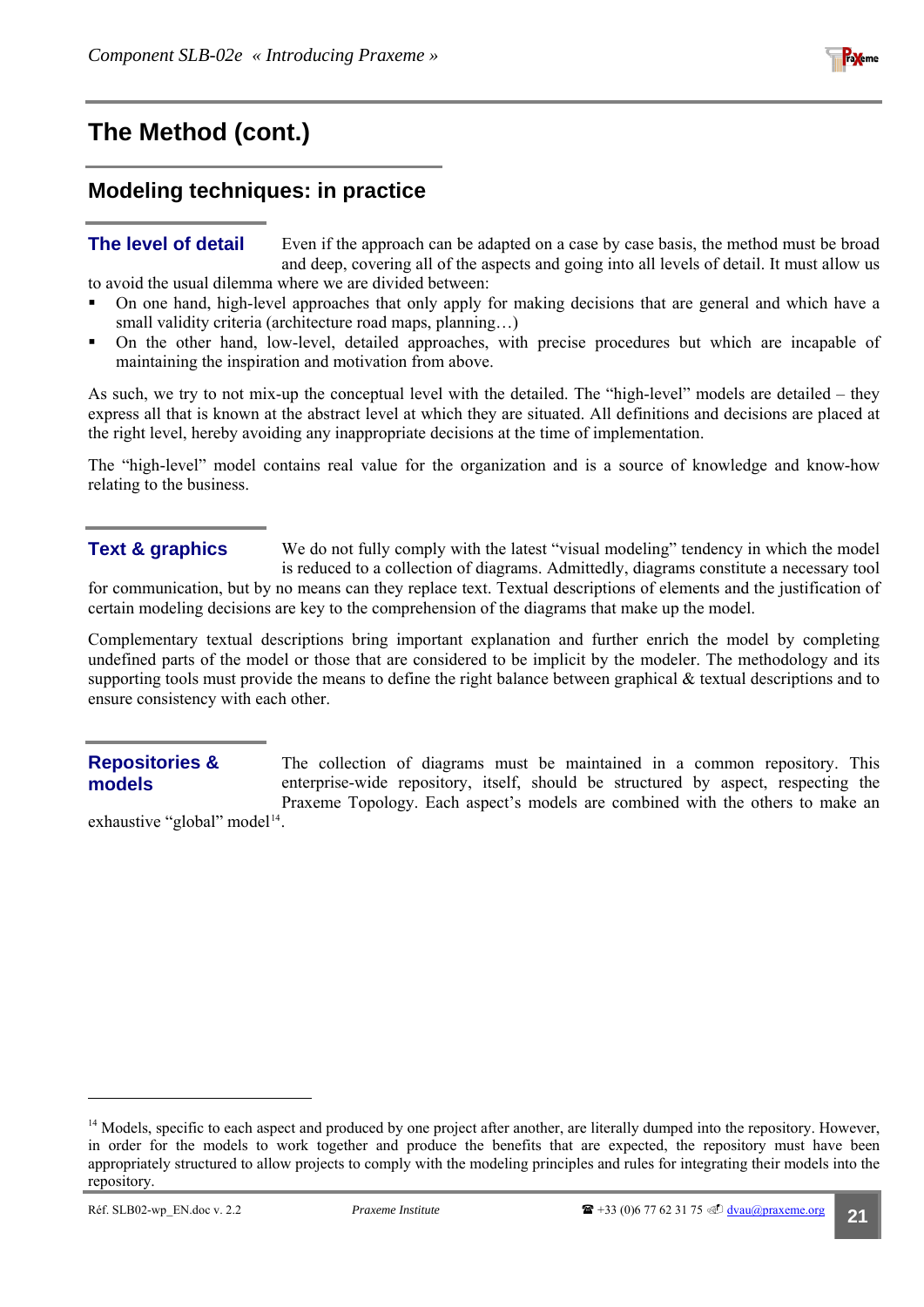<span id="page-21-0"></span>

### **Structuring the methodological repository**

#### **The Transformation Model**

Concepts that are mandatory to the methodology and to its functioning are presented in a Transformation Model. It is the methodology's "metamodel" (its terminology, its different categories of representation) The Transformation Model, where possible,

should be based upon the SPEM<sup>[15](#page-21-1)</sup> standard and other standard metamodels. It plays a vital role in the engineering, as well as in building consensus, of the methodology. It is a guide as to how the chain of activities can be tooled and is also very educational.

#### **PRO<sup>3</sup>**

The metamodel provides the method's syntax. It is important to note that the methodology is deployed in the three dimensions – Product, Process, and Procedures – (assembled together in the "PRO cubed" formula) that are defined below and illustrated in the following pages.

Elements relating to objectives, to objects that are to be produced or modified, to the system itself and to its different facets, are all grouped under the "Product" dimension, independently of how they will be produced. It is the answer to the question "*What?*" It is here that the projects deliverables are found. **Product** 

In a methodology, the "Process" is the definition and the organization of the activities and resources. It answers to the question "*How?*" at a group level (a project or a whole organization). **Process** 

The Process provides guidance at a collective level; it remains to define how to guide the worker and to answer to the question "*How?*", but this time at the level of the individual. A Procedure is a way of doing something, an operating mode, a technique or method to execute a task, possibly with the help of a tool. **Procedure** 

*Figure SLB-02e.6*. *The methodological repository adopts the PRO<sup>3</sup> structure* 



<span id="page-21-1"></span><sup>&</sup>lt;sup>15</sup> SPEM: Software Process Engineering Model, an OMG standard that provides the outline for how methodological corpus should be structured in order to ease interoperability.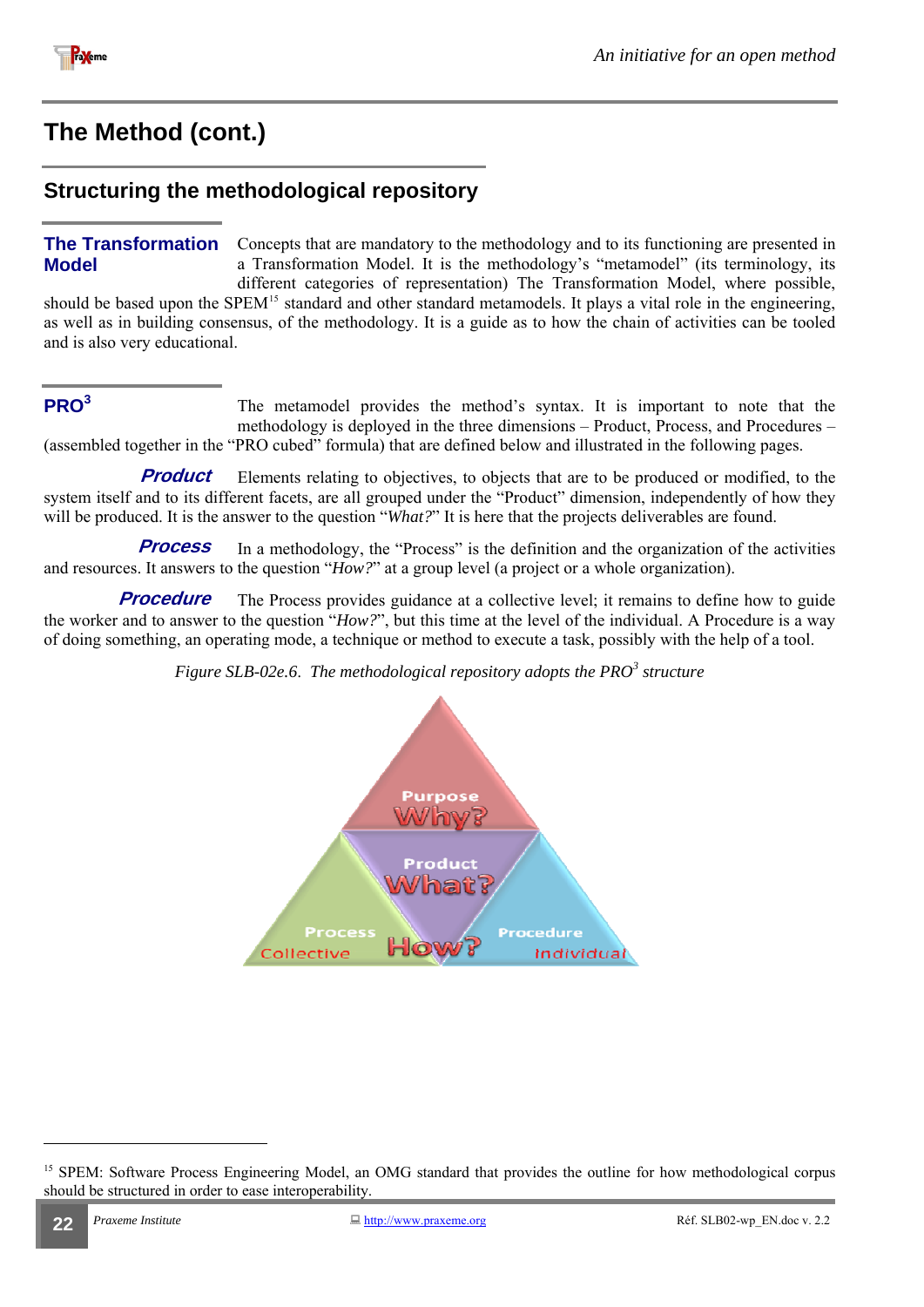

## <span id="page-22-0"></span>**The "Product" dimension of the methodology**

#### **Petitio principii**

The most visible, stable and most exploited element of a methodology is *what* it produces: the deliverables and intermediary products. Processes come and go and are applied at a variable degree, but deliverables remain the most tangible elements of all. From this viewpoint, the methodology can easily deduce the most optimal way for producing its deliverables. The process is derived from the knowledge of the expected deliverables and the requirements which constrain them.

#### **Notions**

The System and its aspects (Topology), the relations between the aspects, scale and target levels, all exposed in the previous pages, are all salient notions that have allowed us to understand the Product dimension. We'll also find more traditional notions such as the model and architecture in this dimension. The methodology provides details on the terminology in which these deliverables will be

expressed. The value of a deliverable resides in its ability to communicate information to an audience at a given level. Therefore, it is reasonable to adapt the terminology to the aspect in question as well as the intended target level.

#### **Models & architectures**

UML defines the types of diagrams but remains mute as to what constitutes a model<sup>[16](#page-22-1)</sup>. The first contribution of the methodology is the rigorous definition of the necessary models and their acceptance criteria. The choice of diagrams is secondary<sup>[17](#page-22-2)</sup>. What is

more, each type of diagram can be used in several ways. The role of the methodology is to put these varied utilizations into a consistent framework.

Models can apply on the scale of a specific solution or on a global one. In the latter, we often speak of Architecture. For example, there are logical, technical or physical architectures. Each aspect is, indeed, examined on both of these scales. When an organization applies a logic of governance or Enterprise Architecture, these specific models are integrated into the repository according to precise guidelines.

#### **Ambition**

l

Our ambition is to obtain an exhaustive inventory of modeling elements and decisions, as well as how they fit into the overall transformation chain, beginning at the management level and extending down through to IT development teams or beyond. The articulation of all these elements, at a fine-grain level, restricts loss and opens the path to automated transformation[s18](#page-22-3).

<span id="page-22-1"></span><sup>&</sup>lt;sup>16</sup> Far from being a loss, this limitation is constitutional of UML: without it, there wouldn't even be a standard for modeling.

<span id="page-22-2"></span><sup>&</sup>lt;sup>17</sup> It is our basic principle to first of all be clear on the *what* and the *why* for our actions before studying how they will be performed. Many others propose, first, to define which UML diagrams to use without identifying the reasons why, avoiding the notion of a *model* and how it will be communicated. These situations generally fail as they are unable to bring sufficient intelligence behind the actions in order for them to adapt to the situations that they will have to face.

<span id="page-22-3"></span> $18$  Following the definition of models and architectures – definitions that will be a constituent of the first deliverable – the method will propose a wide range of forms and document templates along with their associated comments. These tools do not aim to replace knowledge of the methodology, but to guide it in its application.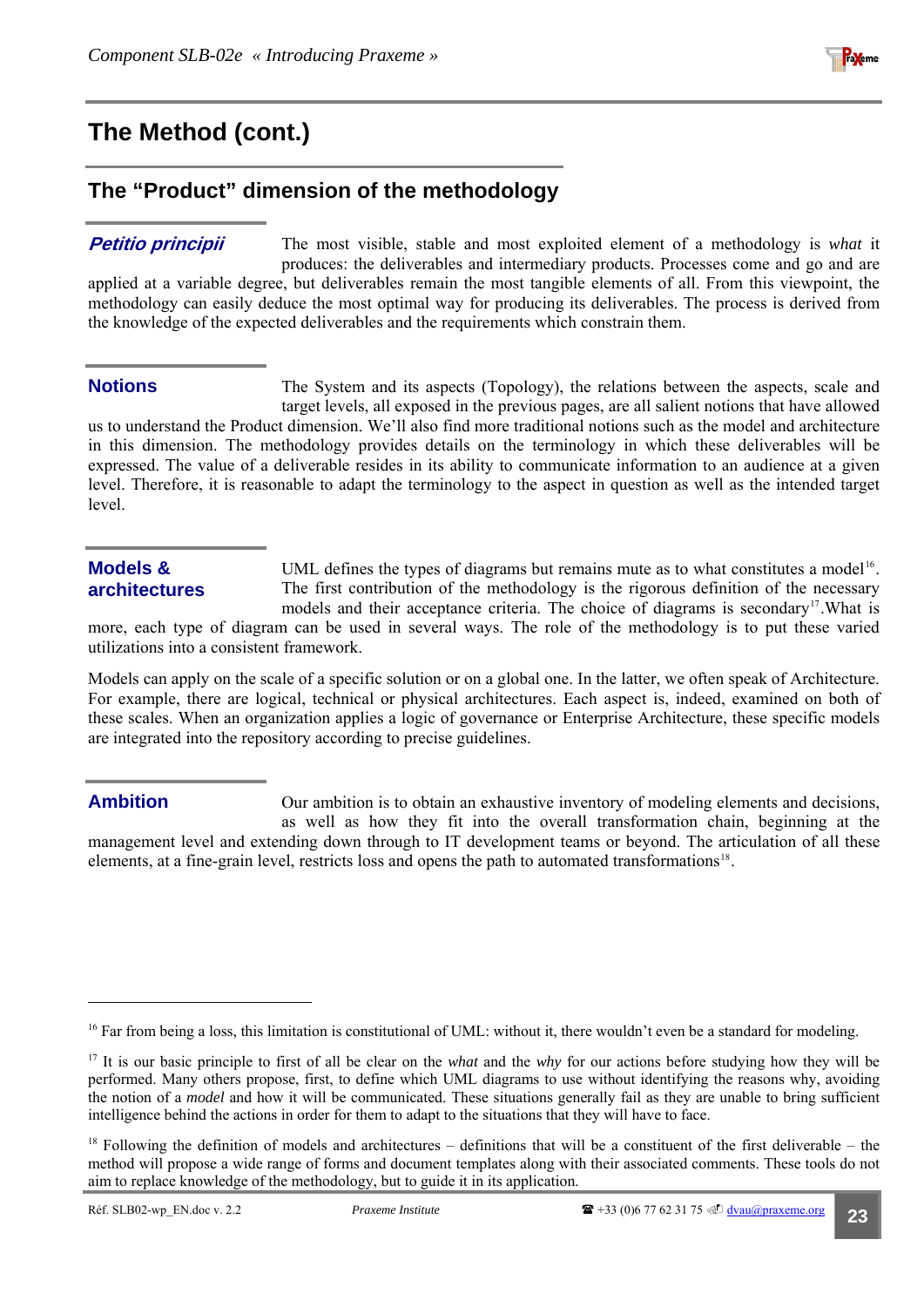<span id="page-23-0"></span>

## **The content of the methodology on the "Process" dimension**

This dimension has been largely documented in methodological literature over the past years. Rather than proposing yet another phasing or rather than laying out what could be a universal approach to project management, our concern is to demonstrate how to elaborate an approach in a given context and with enough rigor to ensure its success. It is therefore a question of: **The meta-process** 

- Verifying that activities function smoothly, especially with respect to the requirements established for the production of deliverables;
- Integrating available processes;
- Completing the missing blocks in the methodological repository.

#### **Parameters**

A real process (as applied to a project or to an organization) is very dependent on its context. Managers are careful when adapting the organization's reference processes, very often in order to make them simpler. Simplifying a process may have impacts on the conditions in which it functions, and must understandably be done carefully. Therefore, the methodology must clarify the formal conditions to which the process must abide, as well as mention how the process should be developed. To do this, it must outline the process' parameters that Managers can adjust, thus giving them a certain amount of liberty to customize the process yet containing any possible risk of dysfunction.

#### **SPEM**

SPEM<sup>[19](#page-23-1)</sup> is a standard that formalizes and authorizes exchanges between variants of processes. As such, processes are manipulated as if they were components and are adaptable to different contexts. As a result, projects can set themselves up with "à la carte" processes, exploiting varied methodological resources. Respecting SPEM helps to manage flexibility in processes and their functioning.

#### **Integrable blocks**

The Process dimension is not limited to a single process (such as a software development process.) It incorporates several processes due to the need to cover different target levels and the twin scales – processes at the organization level (global scale) and those at the project level (local scale) which evolve at different rhythms.

The task is to integrate the numerous contributions that are available today. For example: ISO 12207, RUP, RM-ODP, ITIL (see page [27](#page-26-1)).

Sometimes it is necessary to complete the picture with new, freshly defined activities in order to cover all the process requirements. These concern, in particular, high level activities: activities that are generally found at the global scale, activities that are associated with evaluation or optimization, and activities that are considered "horizontal" or administrative activities. **Proposed blocks** 

l

**Organization** The Process dimension includes the definition of roles & responsibilities, as well as the instructions and procedures that are required to move from intention to action.

<span id="page-23-1"></span> $19$  See page 22 for the definition of the SPEM term.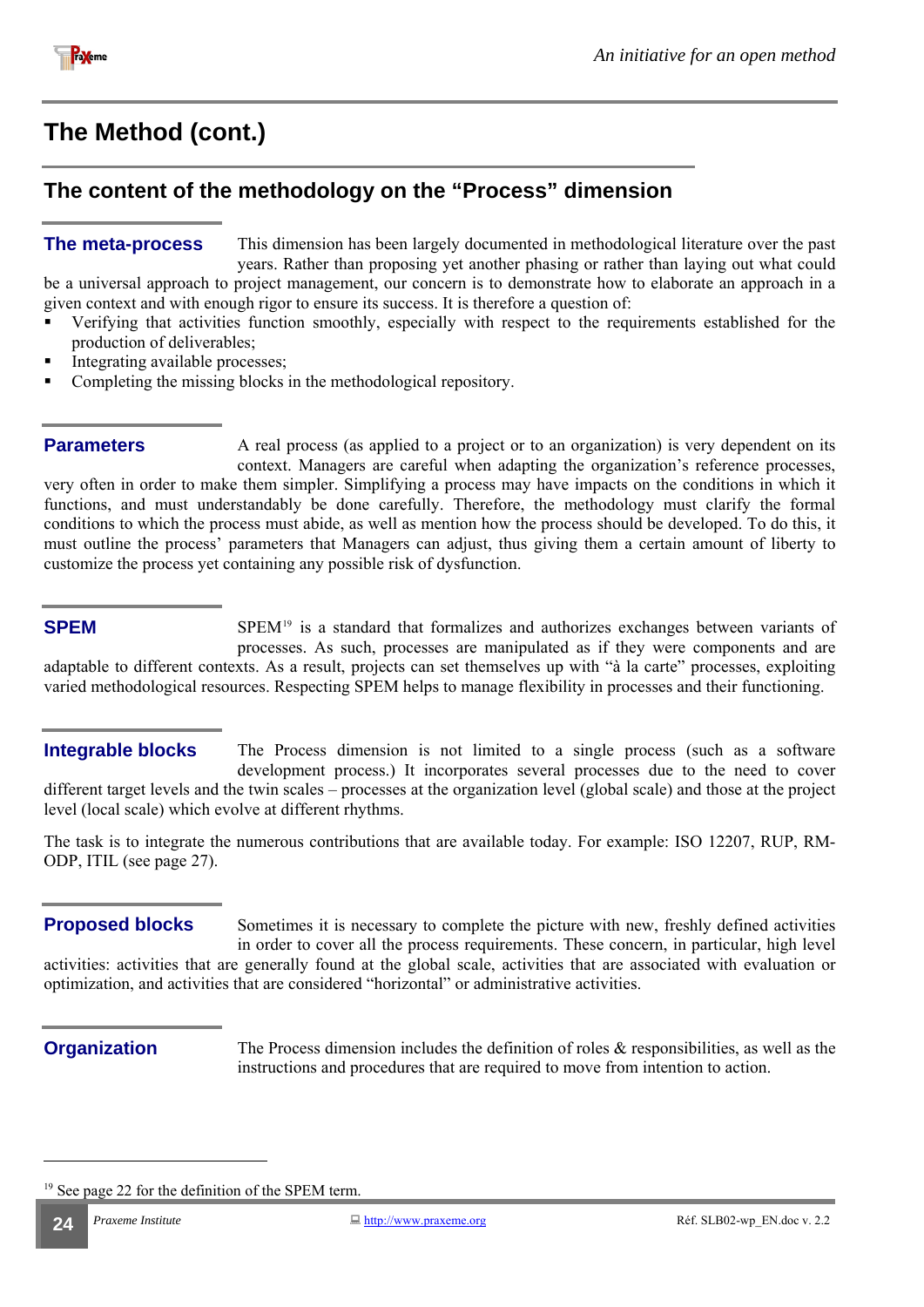

## <span id="page-24-0"></span>**The content of the methodology on the "Procedure" dimension**

#### A procedure details process "know-how" and, as such, is closely related to operating modes. The discipline, here, is to aggregate the different steps into a consistent whole, which, itself, must be compatible with the intellectual and operational abilities of a given individual. The notion of professional expertise is joined with its art (the art of engineering, the art of Architecture, etc.). **Associated notions**

The methodology is expected to explain how to operate with a level of precision that is detailed enough to guide operations on the ground. For example, having already defined what a semantic model or a technical architecture is and having identified the expectations of them, it remains to explain, in detail, how to fabricate them and how to make the right decisions. This level of operational detail is not treated by processes; it is the role of the procedure.

#### **A canonical typology of activities**

Exhaustive research into activities considerably helps project managers and directors. It complements the analysis and management of expertise and is integrated with human resource management, training and career road maps. The typology of activities – or discipline tree – includes:

- **Management (steering, administration and management),**
- Development (research and design),
- Environment (administration and consolidation, applied to all aspects),
- Support (assistance, methodology and quality, audit).

This typology facilitates the organization of procedures and ensures the full coverage of requirements in operational and organizational skills.

#### **Examples**

The initiative is developing, as a priority, procedures and methods in:

- Modeling
- Semantic modeling
- Process design
- **Logical Architecture design**
- **Enterprise Architecture (target & transition phases)**
- Technical Architecture design
- Software development
- External design (ergonomics)
- **Testing, reviewing, metrics analysis**
- Internal design (detailed designs)
- **Example 2** Economic evaluation
- Dashboards
- Infrastructure consolidation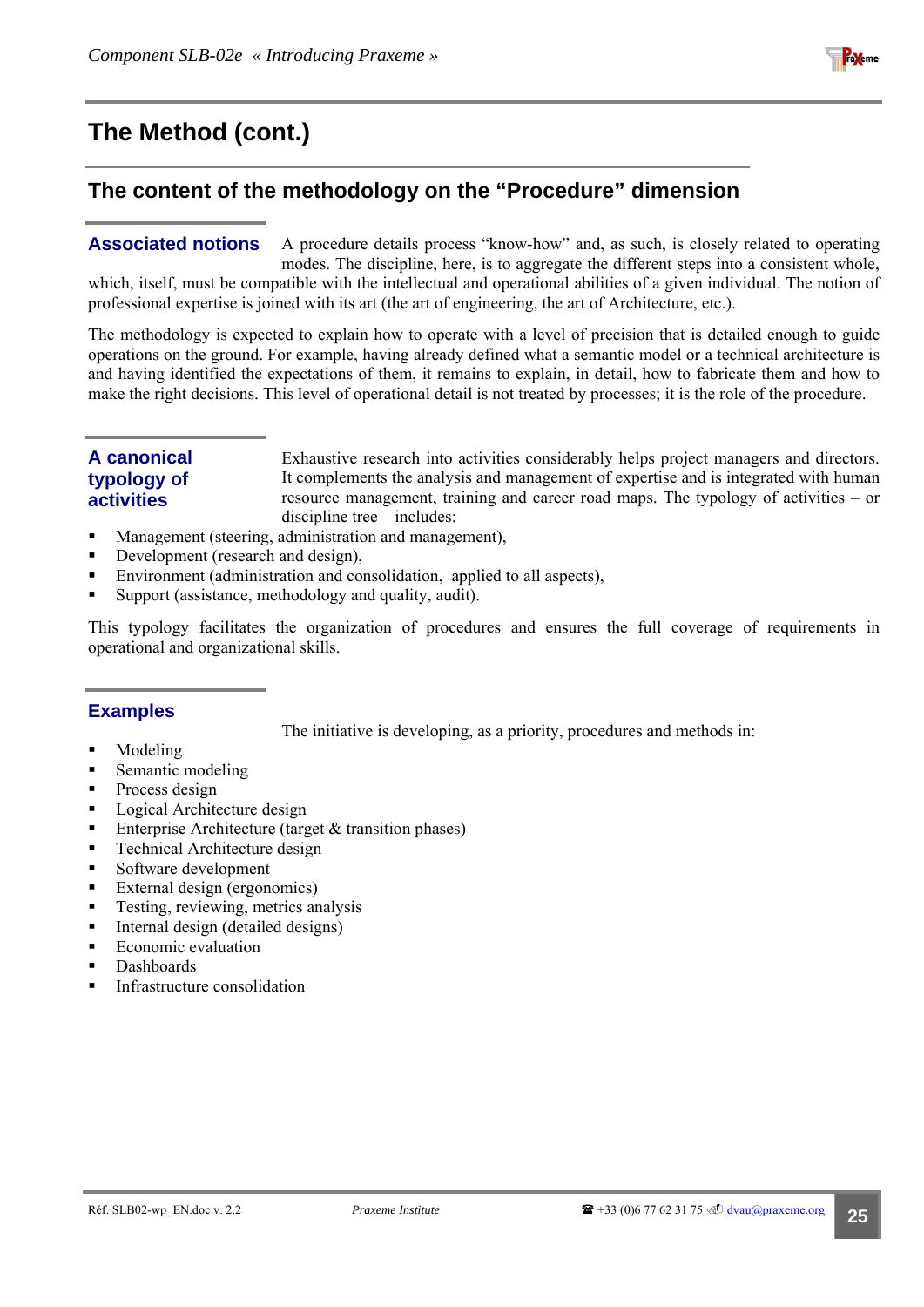<span id="page-25-0"></span>

## **Modeling for analysis and design**

The "analysis/design" dichotomy is very familiar in software engineering (and to engineering on the whole). However, recent evolutions (notably in the widespread use of iterative approaches) have led to a blurring of this simple contrast. **Analysis vs. Design** 

Traditional development approaches identified activities (analysis or design) with phases (separation of tasks into units). They respected the waterfall model which arranges activities into specific sequences. Now, it is necessary to distinguish between the two notions, as the same phase can contain both types of activities. Iterative development cycles, often, include both analysis  $\&$  design in a single iteration. The RUP methodology distinguishes the notions of phases from types of activities, or "disciplines."

Having said this, it is necessary to eliminate the troublesome connotations that these terms drag along with them. Analysis is perceived to be work that is considered generic or functional, whereas design dives into the details. This is not our approach. Before being steps in a lifecycle, analysis  $\&$  design reflect alternative behaviors of a same reality.

#### **Definitions**

To analyze is to observe. The term evokes breaking the subject down into its finer grained elements and paying attention to details. The posture of a Modeler during analysis is characterized by: **Analyze** 

- **Passivity (she/he does not take initiatives; she/he is content with documenting what she/he observes).**
- Attention to detail and exhaustiveness.
- Ability to trace dysfunctions with the aim of providing input for reviews (as-is analysis, auditing).

To design is to invent. The posture of this Modeler is very different to the previous one. It is expected of her/him to imagine one or several solutions to a given problem or a requirement. The characteristics of this activity are: **Design** 

- Taking into account requirements (which have, beforehand, been formalized and analyzed) or the coverage of a need.
- Inventiveness, applied to experience in the state of the art and its potential.
- Qualitative and quantitative evaluations of the proposed solutions.

- **Messages** 1. Analysis & Design activities apply to all aspects of the System. The "business" or upstream aspects (semantic, organizational and geographical) are just as likely to be candidates for design proposals as are the more technical aspects.
	- 2. Be it analysis or design, a model is not complete until it has been described in  $detai^{20}$  $detai^{20}$  $detai^{20}$

<span id="page-25-1"></span> $20$  This does not forbid the production of generic or incomplete models which correspond to a particular intention (sketches, architecture decisions, etc.).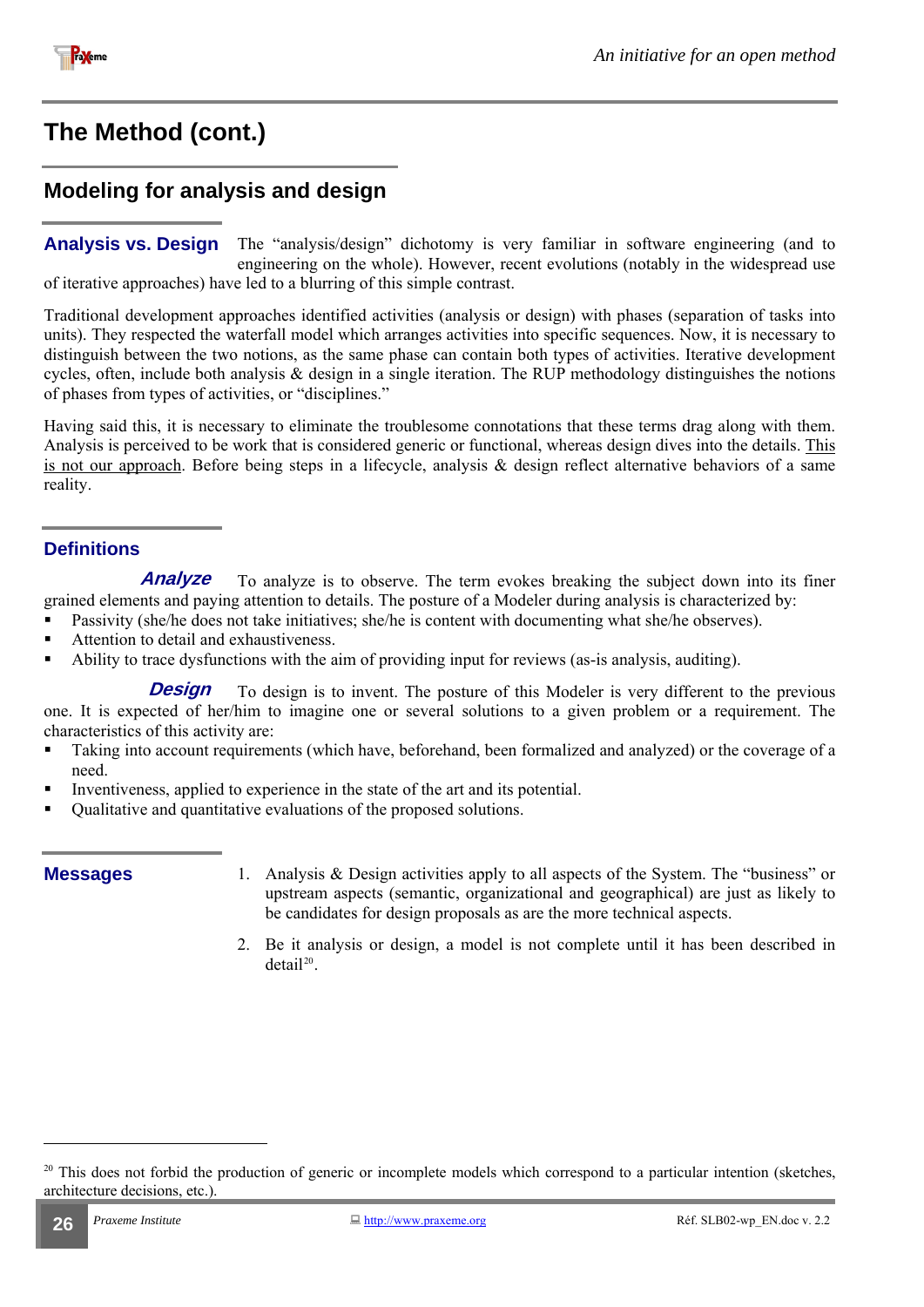

#### <span id="page-26-1"></span><span id="page-26-0"></span>**Positioning**

#### **On the principle of things**

The following pages describe how the initiative positions itself with respect to a few methodologies that are common today.

Our methodology principally seeks to integrate methodological content that is proposed by others. In general this third-party content, often specializing in one or two aspects of our Topology, concerns a narrower scope than our method, whose ambition is to cover all aspects of a given system. The integration of their content into the methodological corpus is simplified due to their limited specialized coverage.

These specialized methodologies contain best practices which it would be foolish and unproductive to ignore. However, integrating third party content must not upset the equilibrium that is already established. There are rules to be respected, beginning with SPEM, as discussed earlier, as well as our Topology of the Enterprise System.

#### **Legacy of traditional methods**

Praxeme fits in the software engineering tradition and recognizes its inheritance from traditional methods such as structured analysis and design, functional and systematic approaches and, in France, the Merise methodology.

Amongst the things we retain from Merise is the notion of "levels of abstraction", in accordance with the "separation of concern" principle. This powerful principle has considerable effects when it is applied correctly. It has been recently rediscovered in the MDA standard, which presents the principle but not the content. The "Topology of the Enterprise System" revisits and updates the notions of level of abstraction and level of concern. Praxeme also retains the desire to "normalize" models. **Merise** 

Widely applied in France during the 90's, SDM/S was a reference methodology for the Public Sector and large enterprises. From it, we essentially retain the methodological conduct dimension (development process, lifecycle). It has slowly become obsolete, without being replaced by a worthy substitute. SDM/S remains an exemplary model for new methodologies. **SDM/S** 

#### **Zachman's Framework**

The Enterprise System Topology is inspired from Zachman's "framework." Here, two criteria are cross referenced: the first corresponds, more or less, to levels of concern, the second to generic questions. As a result, 30 representations are required to describe

an entire system. This hefty number is due to the matrix-like format, which is quite characteristic of American methodologies of the 60s & 70s. The Topology has largely reduced this number and clarifies the objectives of the models. The Zachman Framework helps to justify the Topology's empirical nature of its models.

The fundamental idea that was 'borrowed' from the Zachman Framework is the importance of looking at reality from different angles in order to obtain an exhaustive description. This idea is also found in the RM-ODP approach, with its notion of points of view, and also in RUP with its 4+1 views (see after).

#### **UP and RUP**

UP (Unified Process) and RUP (Rational Unified Process) constitute a methodological answer to software development. They are widely known in the IT community. Their principal contribution resides in their original approach to project phasing. Praxeme refers to them especially since they both advocate UML as well as the openness and flexibility expressed by SPEM.

**Views and Aspects** 

Philippe Kruchten proposes a 4+1 approach: logical, implementation, process and deployment, upon which views on use-cases are placed.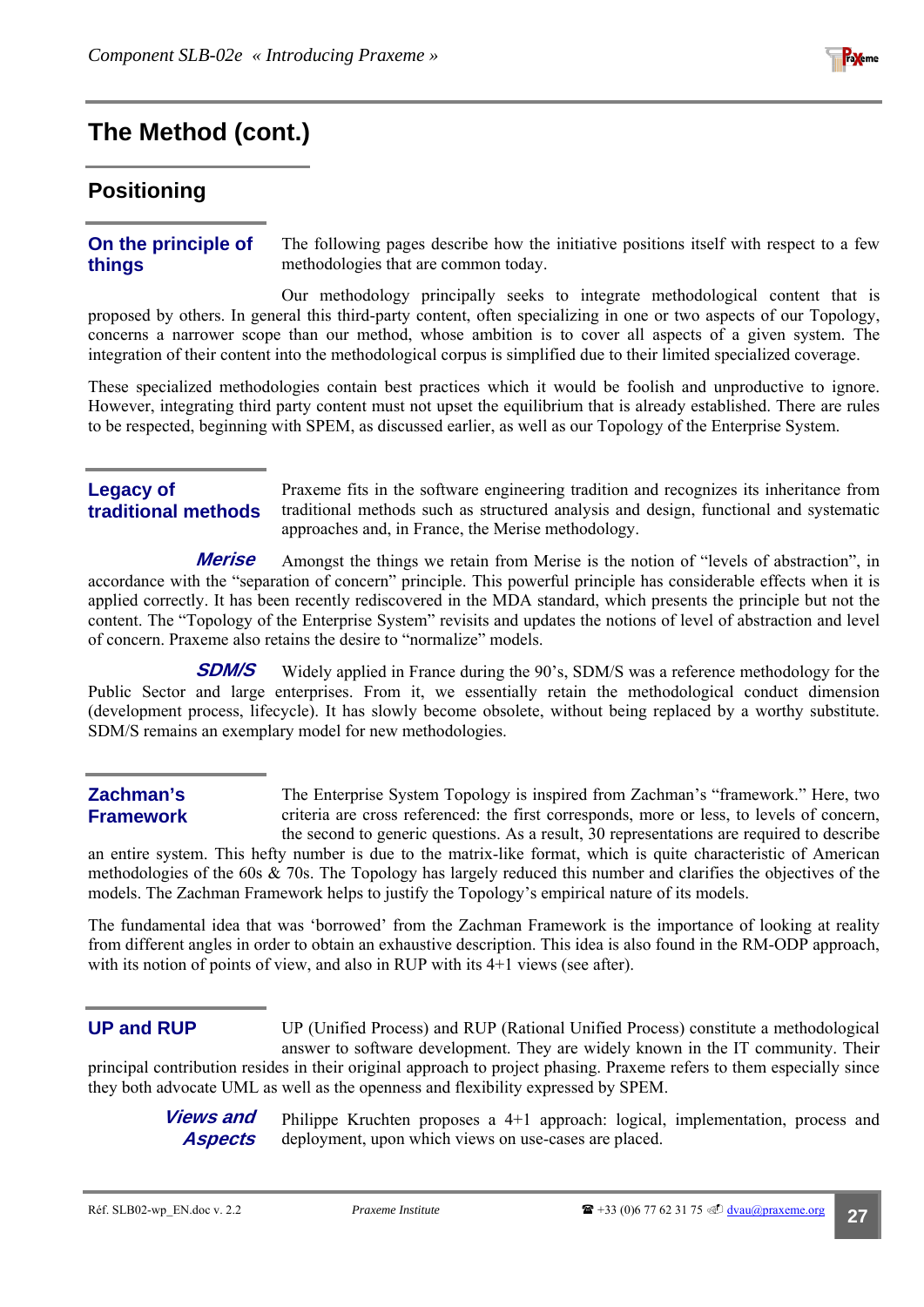





If we were to compare this structure with that of the Topology, we would highlight the following points:

- 1. The logical view includes the Semantic (the "core business" knowledge), Pragmatic (action, organization) and Geographic aspects, to which is also added the Logical aspect, which is the intermediary between a system's reality and the ability to automate it. Such condensation is explained by the nature and scope of RUP – limited to software development, it excludes activities that precede IT development projects.
- 2. On the other hand, the implementation view corresponds to the Software aspect and the deployment view resembles the description of the Physical aspect.
- 3. As far as the process<sup>[21](#page-27-0)</sup> view is concerned, its merit lies in the raising of intricate questions associated with the performance of IT systems. In Praxeme, these questions are dealt with progressively across the technical, software and physical aspects.

#### **eXtreme Programming (XP)**

eXtreme Programming qualifies itself to be "anti-modeling." This choice of method further limits the methodological reach to only software programming, and this, in the scope of small sized applications and on condition that specific disciplines all

cooperate closely with one another $22$ .

eXtreme Programming introduces very useful methodological elements such as techniques for unit testing, continued integration of developments and even "peer programming" which ensures a relatively good quality of programming. Highly Developer-centric and relying on the availability and continual communication between the Developer and the Business owner, eXtreme Programming is not adapted to large teams or to a subcontractor model.

l



**MDA** The Model Driven Architecture standard constitutes a tool within the method. It lays out the principles behind the separation of aspects. The reference to MDA ensures that our initiative is able to be in line with an extremely important software engineering trend. The methodology and its application will benefit from the techniques and tools adapted for MDA for the transformation of models from one aspect to another (thanks, in part, to UML profile techniques.)

<span id="page-27-0"></span> $21$  Process, here, is understood in the IT sense of the word, that is to say the execution process of an application.

<span id="page-27-1"></span><sup>&</sup>lt;sup>22</sup> If we wanted to face the challenges of today's modern organizations, to help them draw up their strategy and put them on the track to industrializing their software development process, it is *eXtreme Modeling* that would guide us along the way.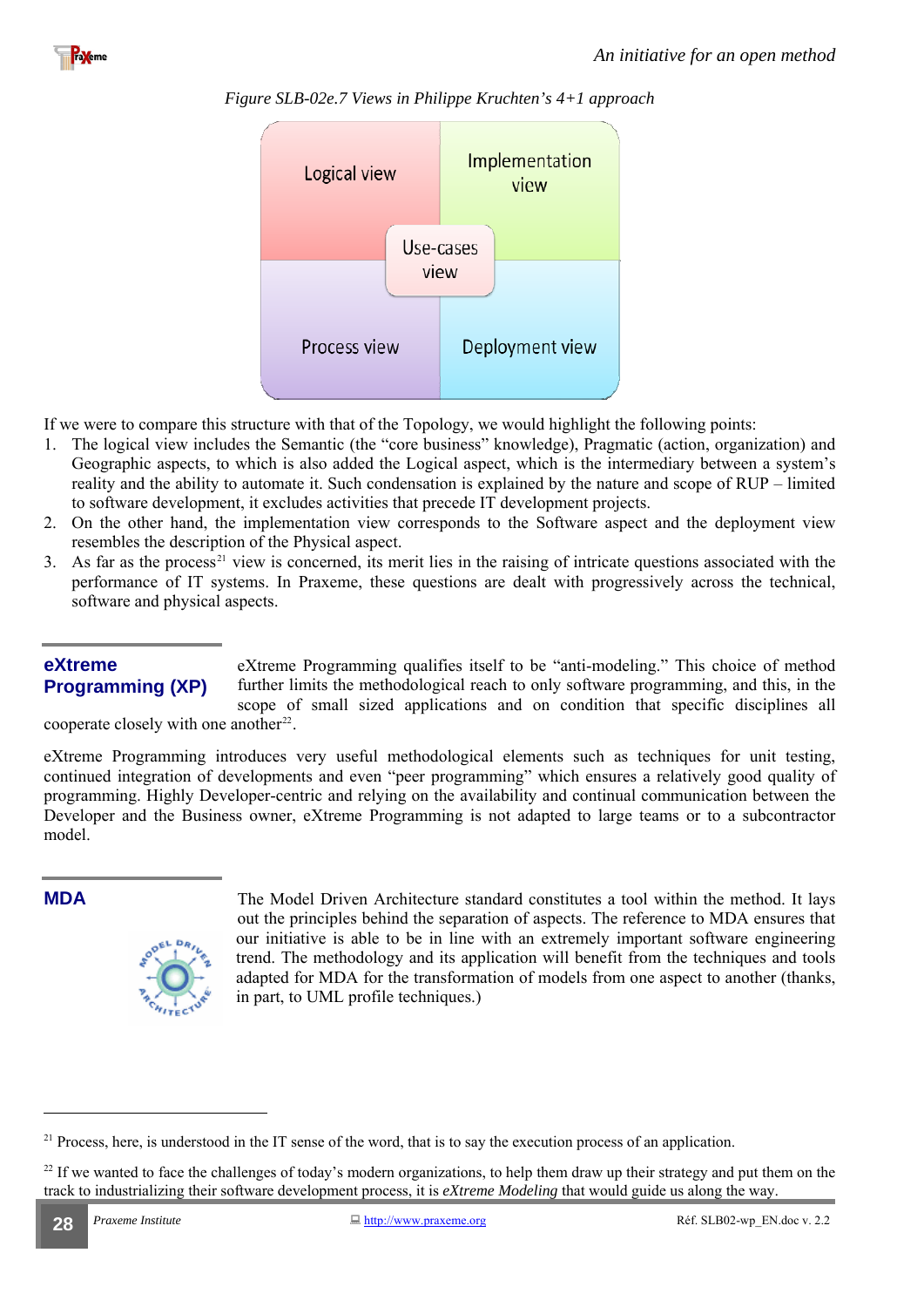

#### **RM-ODP**

"Reference Model – Open Distributed Processing" is the result of a joint effort between the ISO and ITU-T organizations. It has strongly influenced OMG work and is known, internationally, as the ISO 10746 and IYU-T W.900 standards.

This referential, oriented towards IT systems, defines points of views: enterprise, information, computational, engineering and technology.

The RM-ODP approach is used, amongst others, in the telecom industry.

#### **Component-based approach**

If we were to quote Peter Herzum<sup>[23](#page-28-0)</sup>, logical architecture and design practices are being added to work published under the component-oriented design and development trend. In addition, this approach, which blossomed from real experience, brings numerous

details and recommendations to the technical and software aspects. Praxeme completes this approach by demonstrating how to derive components from "conceptual" models.

#### **2TUP**

The Two Track Unified Process, from Valtech, is based upon the development lifecycle known as the "Y-model." This model is compatible with how the aspects of the Topology have been organized, which pushes even further the concept of parallelism.

#### **Numerous practices**

Whenever it comes down to analyzing, modeling, evaluating or designing an aspect, and where renowned best practices exist and are efficient, Praxeme adopts one of the following attitudes:

- Either the new method draws on existing ones,
- Or, it keeps them as they are and finds them a place among the other types of activities.

The objective is to provide an exhaustive catalogue and a consistent vision, thereby allowing the comparison of elements contributed from different traditions or practices.

A few examples: Balanced Scorecard, TCO, ITIL, QOS, ROC…

The reason for this syncretism is two-fold: it is a question of, on one hand, producing a complete methodological repository as quickly as possible, and on the other hand, to welcome existing practices and help them to increase their usefulness by associating them with others.

Praxeme intends to merge Quality with Methodology. This unification occurs sometimes in practice, but rarely in theory. The limit of cultural traditions is often rapidly met<sup>[24](#page-28-1)</sup>. Praxeme aims at remediating this phenomenon by consolidating the different contributions, whilst retaining the radical question of Quality. **Quality** 

This subject will be the theme for future developments.

l

**CMM CMM** is not a method. CMM does not only apply to software development.

All the same, Praxeme carefully positions itself with respect to the maturity levels

<span id="page-28-0"></span><sup>&</sup>lt;sup>23</sup> Peter Herzum, Oliver Sims, Business Component Factory, A comprehensive overview of Component-Based Development for the Enterprise, Ed. OMG Press 2000.

<span id="page-28-1"></span> $24$  All literature on UML, for example, is blind to the culture of Quality.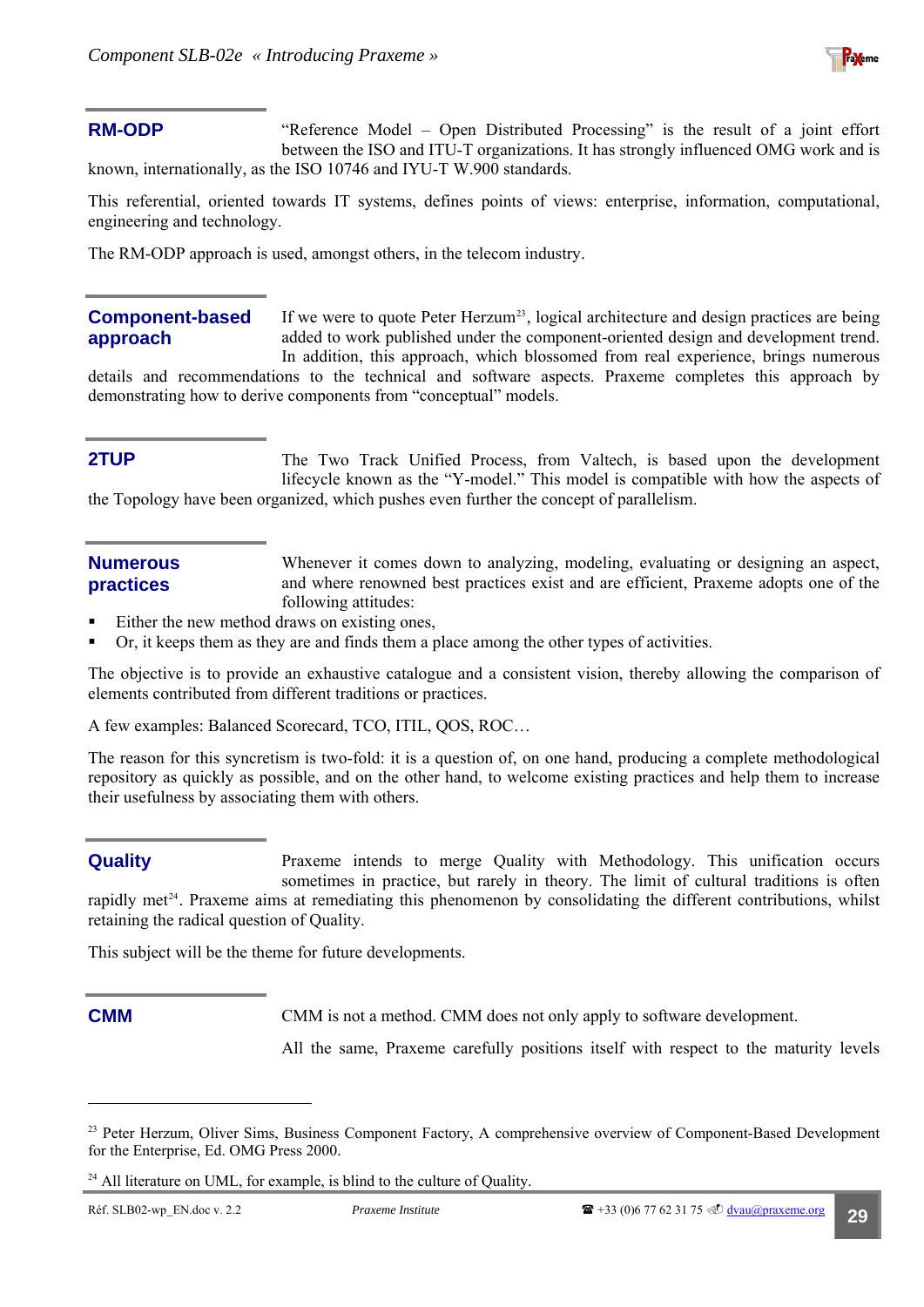<span id="page-29-0"></span>

defined by this referential and the associated maturity models. It is possible to measure just how much the method can ensure improvements in maturity.

CMM and its competitors drive to enrich the Process component of the methodology.

### **Conclusion: synthesis of what has been covered in this whitepaper**

Praxeme aims at building a complete communication chain from the Board of Directors to employees, via the Organization designer, Designer, IT developer and other profiles. Relying on a global vision of the System (Enterprise system, action system…) the methodology mobilizes experts who, today, simply don't communicate enough with each other. Provoking thought-processes and innovation in organizations and systems is conditioned on establishing a vision of the different aspects. From here, modeling techniques and methods can be revisited and integrated with one another. Another condition is having detailed work instructions to hand to guide the user in its application.

Praxeme covers both strategic and tactical levels.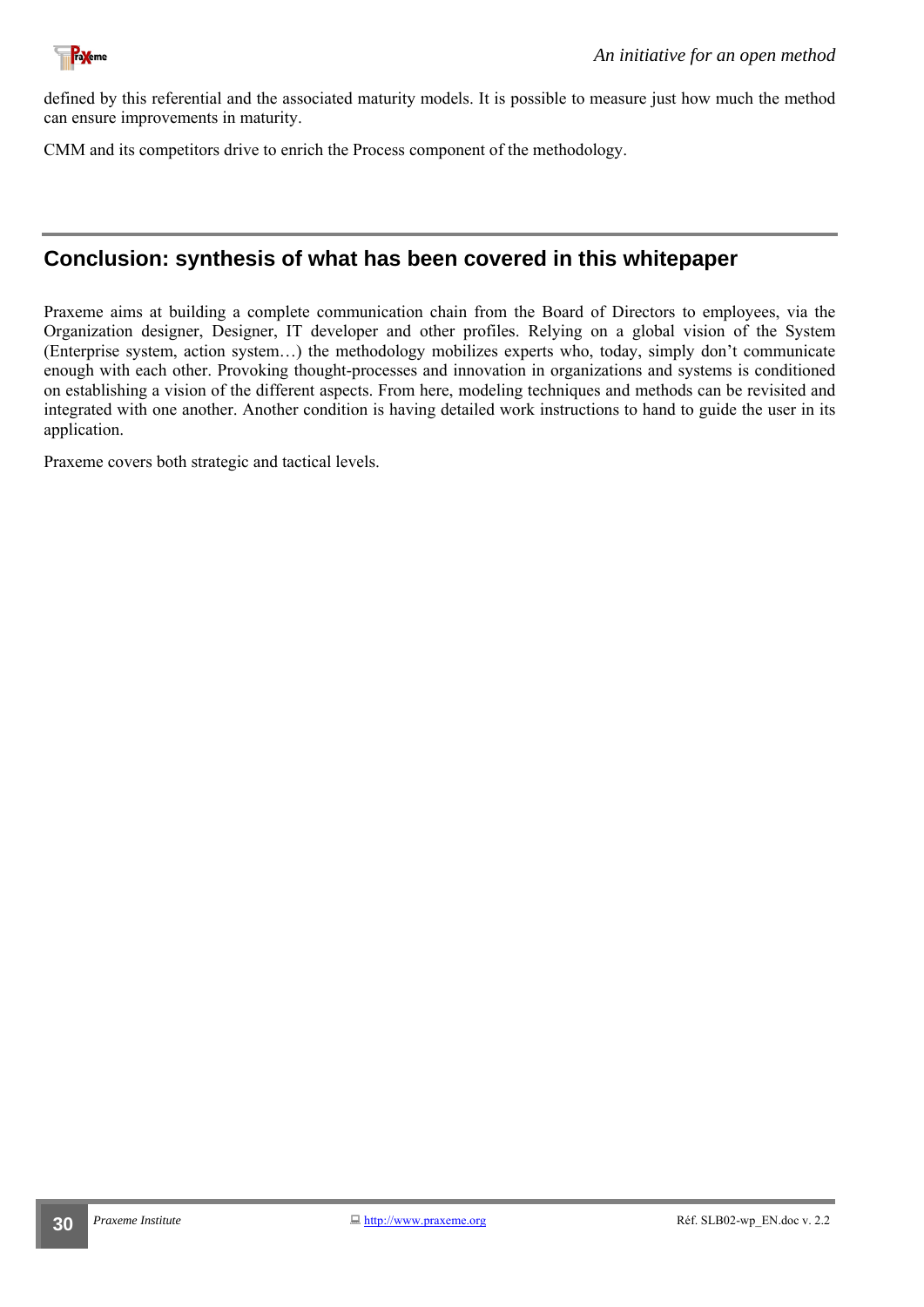## <span id="page-30-3"></span><span id="page-30-0"></span>**Appendices**

#### **The name of the method**

- **Etymology Ancient Greek, "praxis": action.** 
	- Ancient Greek, "semeïon": meaning, significance.

Hence, the motto: "Praxeme, meaning in action" (French version: "*Praxeme, le sens[25](#page-30-1) de l'action*").

### **The definition of Praxeme**

Praxeme is an enterprise methodology. That is to say that Praxeme is an attempt to encompass all the aspects of an enterprise<sup>[26](#page-30-2)</sup> or any kind of system. Praxeme emphasizes the communication issues in the context of an enterprise. It aims at linking together the various disciplines we need to mobilize in order to think and transform the enterprise. Numerous opportunities for change and innovation are lost due to lack of synergy between disciplines which are isolated and unable to merge in a united endeavor. The first contribution of Praxeme lies in the comprehensive framework the Enterprise System Topology provides. It fulfills the first condition for a harmonious transformation chain, fr om strategy to **Scope and intent**  implementation.

#### **Nature**

methodology is not the method; it is the words describing and preparing the method. We need to clearly establish The Praxeme corpus proposes several elements of the Praxeme method; the kind of things the operational staff is seeking at a grassroots level. But, in the first step of its development, Praxeme lays down the foundation with the theoretical basis of the methodological guides. The the foundations for the following reasons:

- It constitutes the prerequisite for ensuring the validity of the method.
- It helps to gain support and confidence during the transition phase, when an organization is adopting the new method.
- It positions Praxeme against the available methods such as UP, TOGAF, ITIL…
- It lays the groundwork for scientific contribution.  $\blacksquare$

<span id="page-30-1"></span><sup>&</sup>lt;sup>25</sup> The French word "sens" has two meanings: a) meaning, b) direction.

<span id="page-30-2"></span><sup>&</sup>lt;sup>26</sup> We use the "enterprise" term in both senses: an organizational unit of our socio-economical system; a project or venture. Indeed, the methodology applies to various contexts in any kind of sector: business, industry, military, physical…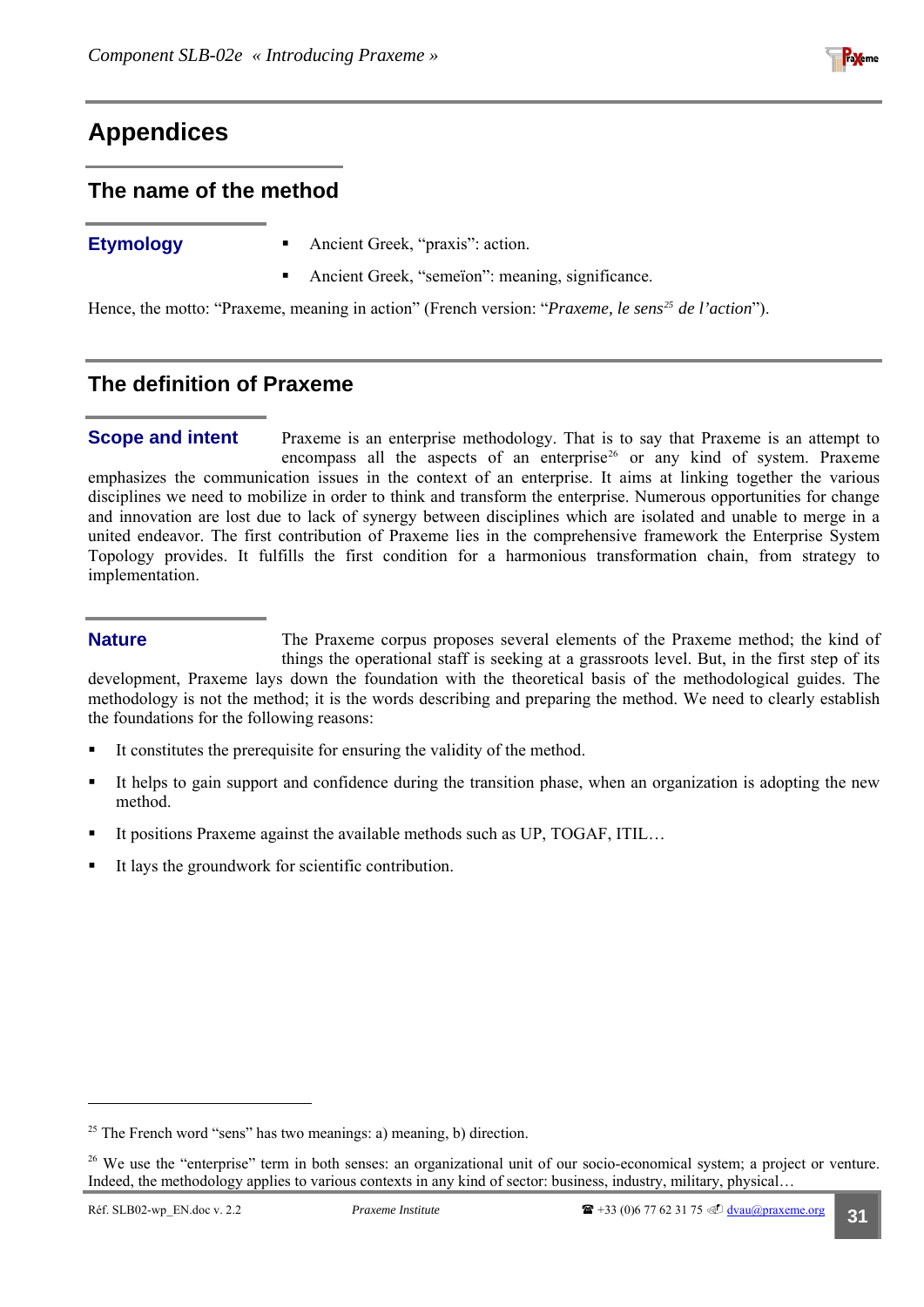<span id="page-31-0"></span>

### <span id="page-31-1"></span>**For more information**

| On the Internet                                         | Official site of the Praxeme Institute: http://www.praxeme.org.<br>For a broader audience: http://www.enterprisetransformationmanifesto.org. |  |  |  |
|---------------------------------------------------------|----------------------------------------------------------------------------------------------------------------------------------------------|--|--|--|
|                                                         |                                                                                                                                              |  |  |  |
| <b>Blogs</b>                                            | From the creator of the methodology: http://dvau.praxeme.org (French) and<br>http://dvau-en.praxeme.org (English).                           |  |  |  |
| From the Praxeme community: http://friends.praxeme.org. |                                                                                                                                              |  |  |  |
|                                                         |                                                                                                                                              |  |  |  |
| <b>Available</b>                                        | The methodological guides are available for free and can be downloaded on the site.                                                          |  |  |  |
| documents                                               | The structure of the corpus reflects the Enterprise System Topology:                                                                         |  |  |  |
| $\blacksquare$                                          | The General Guide gives an overview of the methodology and justifies the topology.                                                           |  |  |  |
|                                                         | Each genect identified in the topology is the subject of a dedicated quide. For instance, the Guide to the Logical                           |  |  |  |

 Each aspect identified in the topology is the subject of a dedicated guide. For instance, the Guide to the Logical aspect explains the method for SOA, since Praxeme situates SOA as a style for logical architecture.

Pedagogical material is also to be found on the website. Presently, the following courses are available:

- "Praxorama, an overview of Praxeme methodology".
- "Semantic modeling".
- "Logical modeling".
- "Praxeme for SOA" (Extraordinary session, 2007).
- "Extreme Architecture" (Extraordinary session, 2008).

Besides these documents and articles, the Praxeme Institute, along with the actors involved in the initiative, provides operational components such as UML profiles and pre-built models.

An illustration of the use of the method is given in the book "Sustainable Information System" (Wiley, 2009), based on a real Information System overhaul project based on SOA.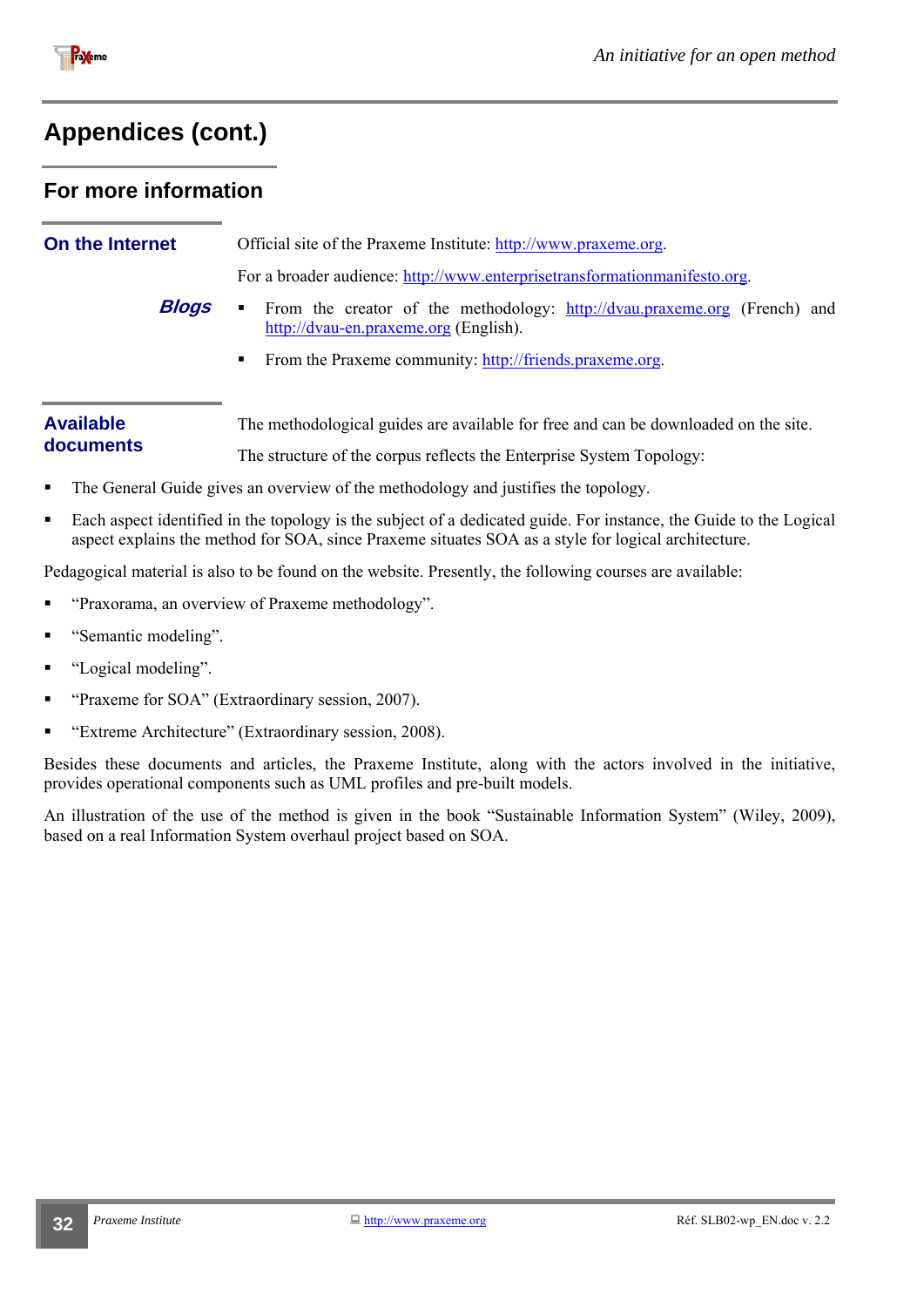## <span id="page-32-0"></span>**Short Bibliography**

The table below lists the main references which are directly linked with the topics of the white paper. The last columns indicate whether the text is aimed at Managers (Strategic) or operational (Technical) people. **Selection** 

| <b>Theme</b>    | <b>Title</b>                                                                                                                        | <b>Reference / URL</b>                            |   |              |
|-----------------|-------------------------------------------------------------------------------------------------------------------------------------|---------------------------------------------------|---|--------------|
| <b>Analysis</b> | Club des Maîtres d'ouvrage                                                                                                          |                                                   | ✓ |              |
|                 | Chaos Report, Standish Group, 2001                                                                                                  | Standish Group                                    |   |              |
| <b>UML</b>      |                                                                                                                                     | http://www.omg.org                                |   | $\checkmark$ |
| <b>MDA</b>      | Aligning enterprise architecture and IT<br>investments with corporate goals, Richard<br>Buchanan (MetaGroup), Richard Mark<br>(OMG) |                                                   | ✓ |              |
|                 | Executive overview, MDA, The Architecture of<br>Choice for a Changing World                                                         | http://www.omg.org/mda/executi<br>ve overview.htm | ✓ |              |
|                 | MDA Guide Version 1.0.1                                                                                                             | http://www.omg.org/mda                            |   | $\checkmark$ |
| <b>RM-ODP</b>   | « Reference Model of Open Distributed<br>Processing (RM-ODP): Introduction », Kerry<br>Raymond                                      |                                                   |   |              |
|                 | A Guide for Using RM-ODP and UML Profile<br>for EDOC, INTAP                                                                         |                                                   |   |              |
| <b>RUP</b>      | Philippe Kruchten, The Rational Unified<br>Process, an introduction                                                                 | Ed. Addison-Wesley, 1998                          |   | ✓            |
| Zachman         | « The Zachman Framework and the<br>OMG's Model Driven Architecture »,<br>Whitepaper                                                 | In "Business Process Trends"                      | ✓ |              |
|                 |                                                                                                                                     | http://www.zifa.com                               |   | ✓            |
|                 |                                                                                                                                     | http://www.zachmaninternational<br>.com           |   |              |
|                 | View IEEE Recommended Practice for<br>Architectural Description of Software-<br><b>Intensive Systems</b>                            | IEEE Std 1471-2000                                |   | ✓            |

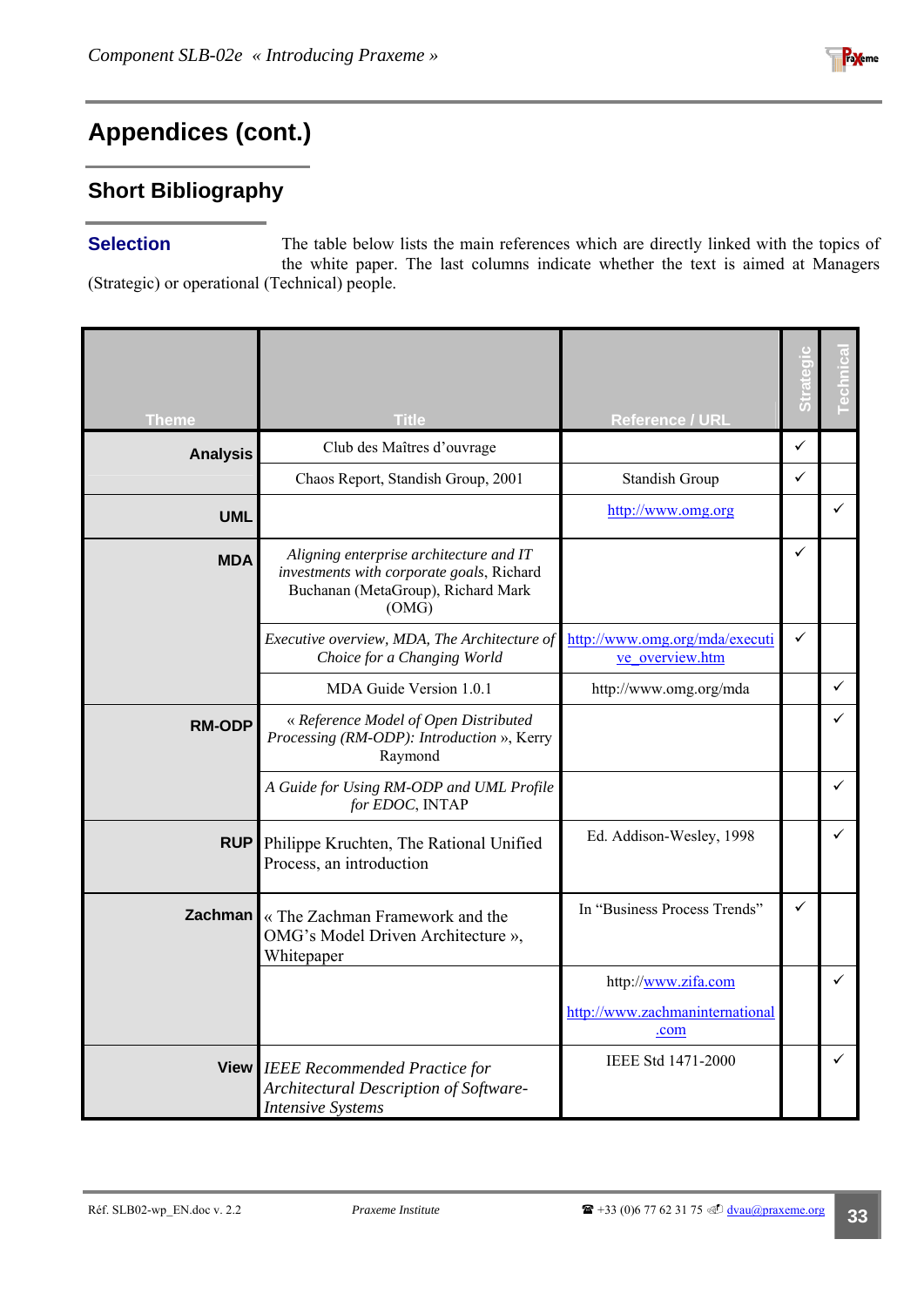<span id="page-33-0"></span>

### **The coverage of concerns**

**Introduction** The chapter entitled "The Initiative" introduced the purpose of the methodology. The table below indicates responses that Praxeme's contributions bring to address the concerns. These elements are dispatched across the three dimensions of the  $PRO^3$  scheme. (see page [22\)](#page-11-1).

| <b>Concern / Objective</b>                 | <b>Response on the</b><br>"Product" dimension                                                                                                                                                                                                                                                      | <b>Response on the</b><br>"Process" dimension                                                                                                                              | <b>Response on the</b><br>"Procedure" dimension                                                                                                                                                                  |  |
|--------------------------------------------|----------------------------------------------------------------------------------------------------------------------------------------------------------------------------------------------------------------------------------------------------------------------------------------------------|----------------------------------------------------------------------------------------------------------------------------------------------------------------------------|------------------------------------------------------------------------------------------------------------------------------------------------------------------------------------------------------------------|--|
| <b>Control system</b><br>complexity        | Isolated aspects. Checklists of<br>topics to be examined,<br>decisions to be made. Putting<br>together various disciplines all<br>along the transformation chain.<br>The scale (local/global).                                                                                                     | Processes should be grounded<br>upon a rigorous description of<br>the "Product". Constraints<br>guide the development of<br>processes in the methodology.                  | Specific modeling techniques,<br>taking into account the intent<br>of the communication.                                                                                                                         |  |
| Reduce costs and<br>stimulate synergies    | Precise definition of<br>repositories, allowing a high<br>level of reuse. Clear links<br>between local models and the<br>repositories.                                                                                                                                                             | Clarifying and dispatching<br>responsibilities along several<br>axes. Adapting the<br>organization towards<br>excellence and innovation.                                   | Identifying the required<br>disciplines and specifying the<br>deliverables. Automation (see<br>below).                                                                                                           |  |
| <b>Restore clarity in</b><br>organizations | Enterprise System Topology.<br>Incorporation of various<br>viewpoints. A means to better<br>integrate and link together the<br>many disciplines in the<br>organization.                                                                                                                            | A unified transformation chain,<br>ensuring consistency and<br>vision, from strategy to<br>implementation.                                                                 | The focus on communication<br>issues.                                                                                                                                                                            |  |
| <b>Elaborate precise</b><br>techniques     | The metamodel provides the<br>rigorous analysis of all scoping<br>and modeling elements. In<br>addition, salient notions such<br>as the scale and the<br>analysis/design dichotomy, as<br>well as measurement, make it<br>possible to elaborate detailed<br>procedures and methods <sup>27</sup> . | Definition of the disciplines<br>which are involved in the<br>transformation chain.<br>Specification of skills.<br>Introduction of variants<br>(multi-scenarios approach). | Many proposed procedures and<br>methods, some of them are<br>generic (e.g. modeling), others<br>are specific (e.g. business<br>process modeling). Structuring<br>the disciplines is part of skill<br>management. |  |
| <b>Automate</b>                            | Derivation rules from an aspect<br>to another, in accordance with<br>the Enterprise System<br>Topology.                                                                                                                                                                                            | Metamodel and<br>Transformation model.                                                                                                                                     | MDA standard; UML profiles<br>associated to specific activities.                                                                                                                                                 |  |

*Figure SLB-02e.8 Coverage of concerns (table)* 

<span id="page-33-1"></span><sup>&</sup>lt;sup>27</sup> Every aspect is subjected to quantitative evaluation, either economical or technical. Among the evaluation techniques, we find: audit, metrology, cost evaluation, optimization…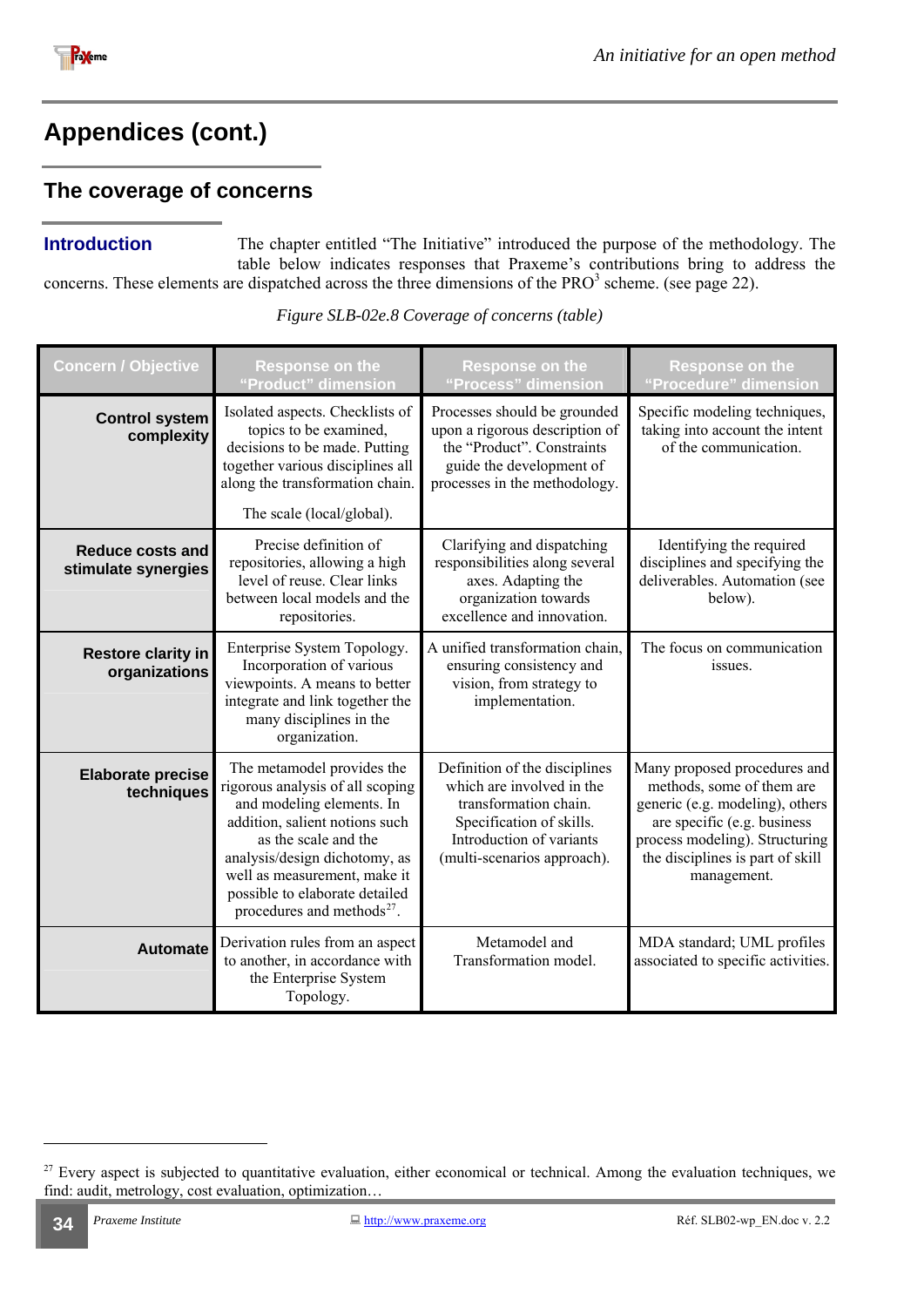

#### <span id="page-34-1"></span><span id="page-34-0"></span>**Glossary**

**Architecture** The "architecture" term relates either to something to be built or to the art of designing.

A specific architecture is a collection of well-argued choices and building rules regarding an aspect of a system. **Product** 

Some features of an architecture according to Praxeme methodology:

- A specific architecture is a model, the scale of which is global. It deals with the system as a whole.
- With respect to the limit of each discipline, a specific architecture considers only one aspect, as defined in the Enterprise System Topology. Therefore, we use the term to designate an "enterprise architecture" (upstream aspects), "logical architecture", "hardware architecture", "software architecture", "technical architecture", "physical architecture".
- There is a continuum between the architecture of a system (global scale) and a model (local scale).

Architecture is the art of designing a construction. In the scope of the enterprise methodology, the construction is the enterprise itself or any of its inner systems. The main concern of architecture is structure, implying the qualities and behaviors of the system on the long term. **Art** 

#### **Aspect**

Roughly speaking, there are two ways to cope with complexity: the first one is to break down the object into smaller parts, until finding elements which are easy to understand

and to manipulate; the second one is to distinguish between sets of features which can be explained separately. The first way is known as the Cartesian approach and can apply as far as the system displays a unique and homogeneous nature. The second approach appears in system theory. Regarding the enterprise, the complexity stems from the merging of various concerns, the conflict between divergent interests and the cohabitation of extraneous cognitive universes. Therefore, we have to recognize the plurality of this reality.

Reality must be approached from several angles: these angles correspond to aspects in the Topology of the Enterprise System. An aspect is part of the System. This part reveals itself as a set of elements, closely related, focused on a specific concern. The elements differ from one aspect to another so that the aspects don't overlap.

Unlike the View (see below), the aspect is a notion which doesn't refer to an actor considering the system (viewpoint), but which entirely belongs to the "instance". This metaphysical standpoint can be easily challenged but we stick to it because it brings efficiency in representation and action.

#### **Component (of the method)**

The method is made up components that respect the salient issues that determine its structure. The architecture of the methodology takes into account requirements from theoretical, practical and didactical points of view. The Praxeme website gradually

reflects this structure.

#### **Discipline**

A discipline aggregates know-how, procedures and methods, into a unit of skills based upon a generic knowledge. This notion is very close to the notions of craft and art (art of engineering, art of architecture).

Quantitative limits in human intellectual and operational abilities determine the potential discipline.

Examples of disciplines: modeling, project management, strategic design, documentation management…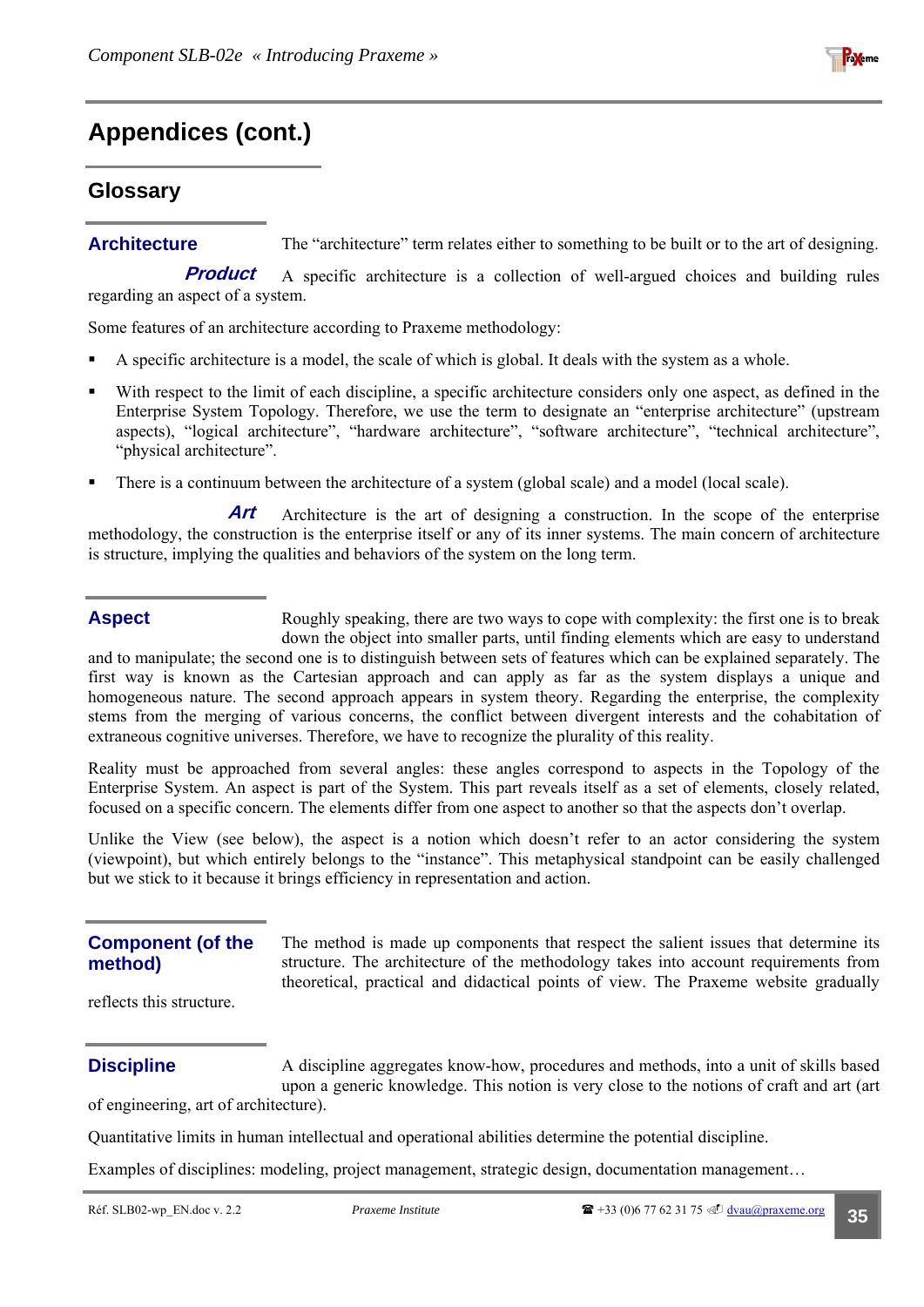

#### **Enterprise System** "Enterprise System" is the generic designation of the field in which the methodology applies.

"Enterprise" can be understood in both meanings: a) an organization or business; b) a project, a venture.

What is the difference between enterprise and Enterprise System? The latter expresses the effort of rationality. It refers to the enterprise insofar as it endeavors to analyze all its dimensions and to think itself in the full light of reason.

**Facet** Equivalent to "aspect."

A metamodel is a model of models, i.e. a formal representation of how ordinary models should be built. It clarifies the categories we use when modeling. "Category" is used here in his Kantian meaning. **Metamodel** 

Establishing the metamodel is a healthy exercise which allows the setting of the groundwork for the methodology. Moreover, the metamodel can be used as a model for the tools we need to equip the transformation chain. For instance, Praxeme metamodel specifies the UML profiles dedicated to the different modeling disciplines.

**Method** A prescription of a how-to-do.

**Methodology** Methodology is the words describing or the study of the method, i.e. the cultural background and the way of thinking that ensures the efficiency of methods.

#### **PRO<sup>3</sup>**

"PRO3" (Pro-cubed) is the formula which sums up the three chapters of methodology – as the science and study of the method –, i.e. Product, Process, Procedures. Here,

"Product" designates all kind of objects we want to examine, design, build or transform, from small units as software component through to the enterprise itself, across all its aspects. Methodology obviously deals with processes which are a way for organizing collective activities, while procedures are the way to optimize individual activities.

#### **Scale**

The notion applies to the Enterprise System and can also qualify the scope of an activity. We oppose local and global scales but the notion can be extended as a continuum of various units and aggregates: operational unit, department, company, group, federation, activity chain including partners, society…

We use "system" in its usual sense but bear in mind the findings of the theory of systems, if not only to benefit from its rigor. We compensate the pretence of the theory by referring to Henri Poincaré's quotation: "Systems only exist in the human mind." System and the notions around it are intellectual tools we use when coping with reality and its complexity. **System** 

The purpose of the enterprise methodology is to help transform the enterprise. Transformation is opposed to execution. The notion covers every activity which examines and analyses, describes or prescribes, designs and builds the enterprise or part of it. **Transformation**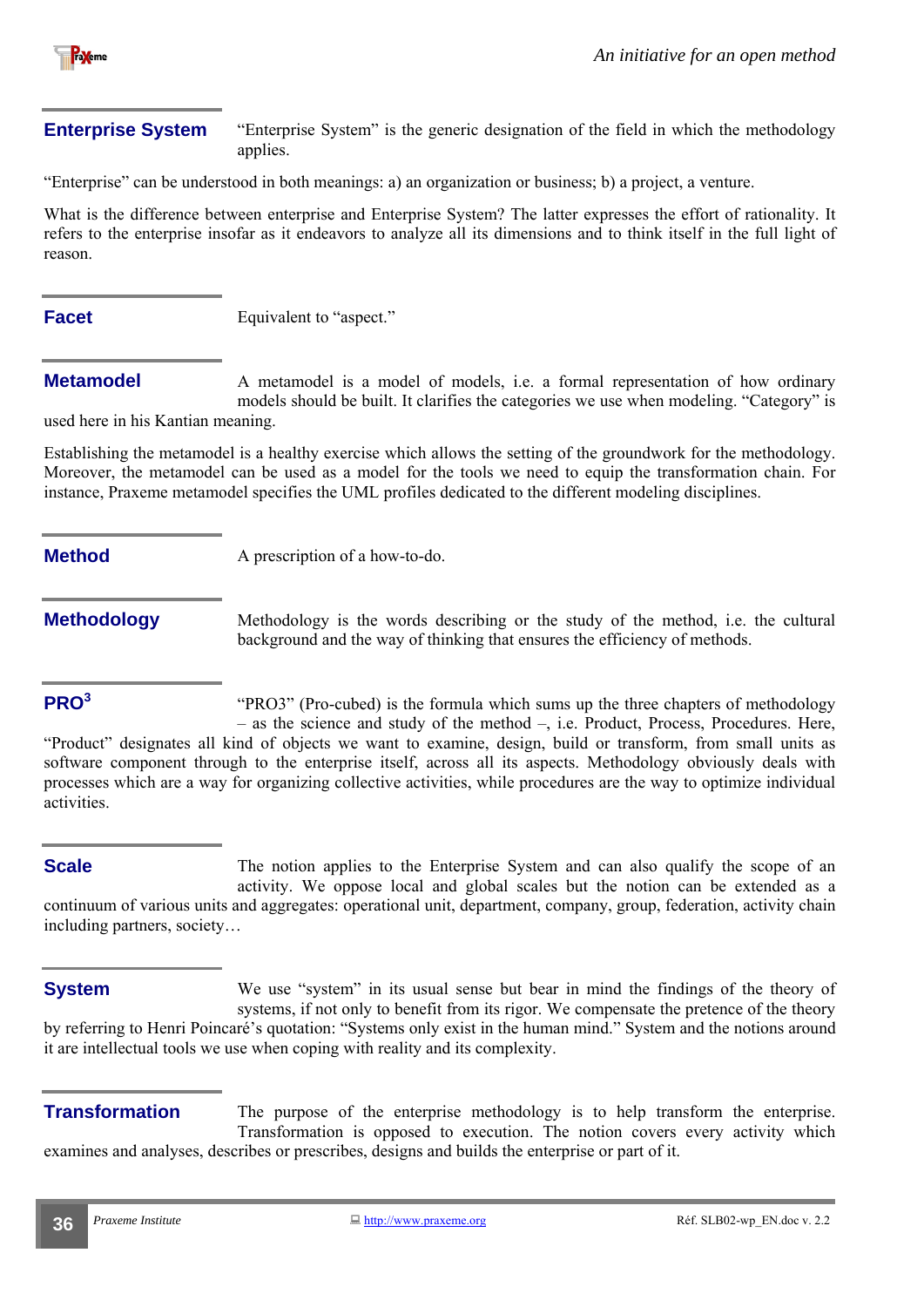

#### **Transformation chain**  The transformation chain is the unified concept of the collection the activities link together and whose purpose is the enterprise transformation.

Also: "activity chain", "transformation" **Transformation** 

The scope of Praxeme is the transformation chain which aims at building or transforming the Enterprise System. This chain includes: **chain** 

- Formulating the strategy, which defines the goals and expresses values and purposes.
- Capturing the basic knowledge (semantic aspect).
- Analyzing and designing the business processes and the organization.
- Software development and maintenance.
- Managing, consolidating and optimizing the information system.
- Integration, audit and governance.

A partial set of information or knowledge about a reality, a view always refers to an actor or a given kind of actors. This notion differs from the one of aspect. Some views are made up of information, decisions, elements which come from various aspects. **View**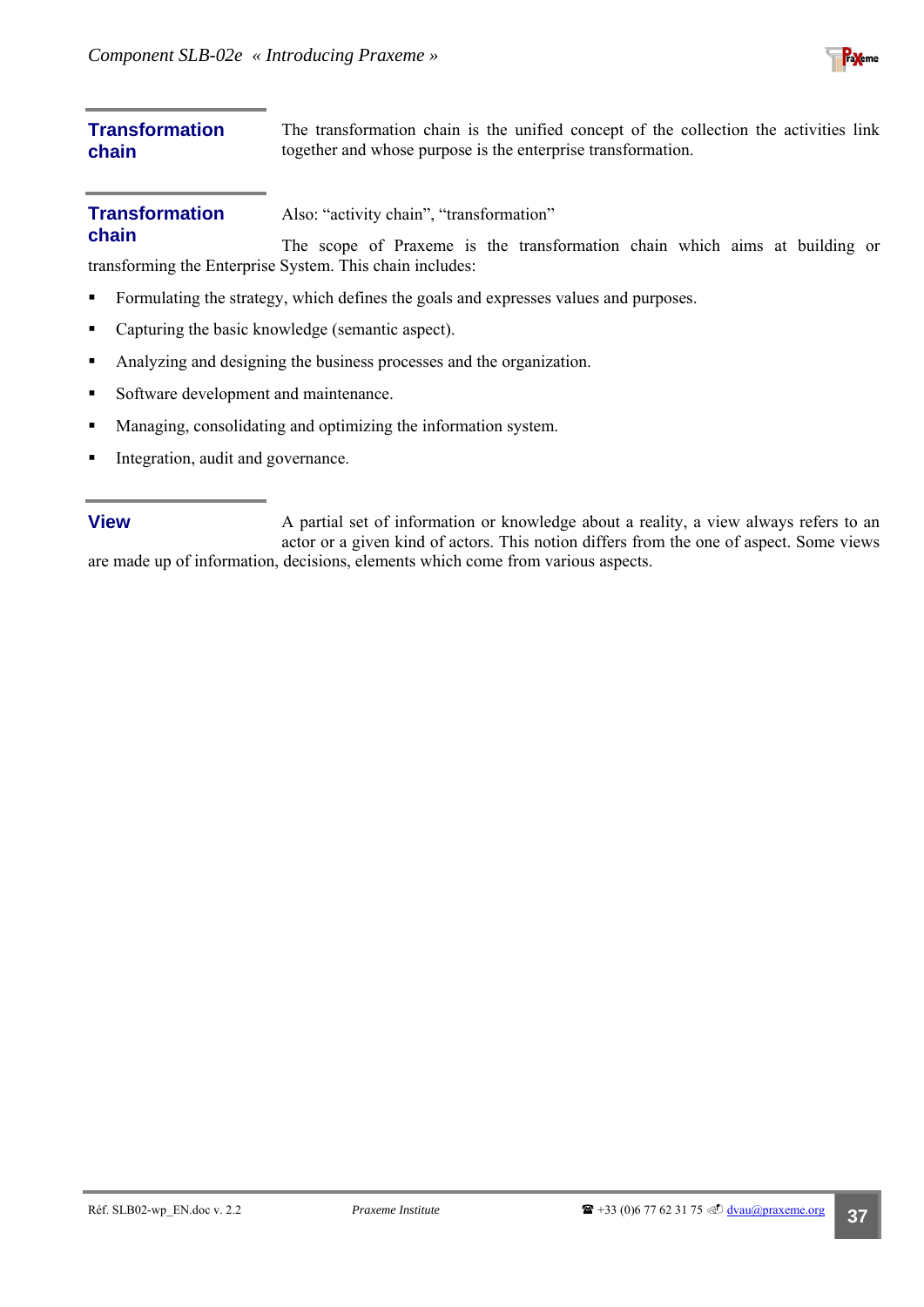<span id="page-37-0"></span>

## **Index**

#### *A*

activity chain · 37 ambition  $\cdot$  23 analysis · 26 Architects · 19 architecture · 35 Architecture · 25 aspect  $\cdot$  16, 35 aspects  $\cdot 15$ 

#### *B*

Balanced Scorecard · 29

#### *C*

 $CMM \cdot 7, 29$ component · 35  $costs \cdot 9$ 

#### *D*

Descartes · iv design · 26 Designers · 19 Directors · 30 discipline · 35 disciplines  $\cdot$  16, 17

#### *E*

Economic evaluation · 25 engineering · 25 Enterprise Enterprise Architecture · 6, 23 Enterprise Architecture · 25 enterprise methodology · 31 enterprise system · 15 Enterprise System · 14, 18, 36 eXtreme Programming · 28

#### *F*

framework · 11, 17

### $\overline{H}$

Herzum · 29

#### *I*

IEEE · 33 Infrastructure · 25  $ISO \cdot 7, 8, 24$  $ITIL \cdot 24, 29, 31$ 

### *K*

Kant · iv knowledge · 12 Kruchten  $\cdot$  27, 33

#### *L*

licence · iii

#### *M*

MDA · 10, 17, 28, 33 Merise  $\cdot$  7, 27 metamodel · 22, 34, 36 Modelers · 19

#### *O*

Object-oriented · 10 organization  $\cdot$  5, 9, 13 Organization designs · 19

#### *P*

Poincaré · 36 Praxeme · 31 Praxeme Institute · iii, 6 Pro cubed  $PRO3 \cdot 36$ PRO cubed PRO3 · 22 process · 9

## *Q*

 $QOS \cdot 29$ quality  $\cdot$  20 Quality · 29

#### *R*

RAD · 7